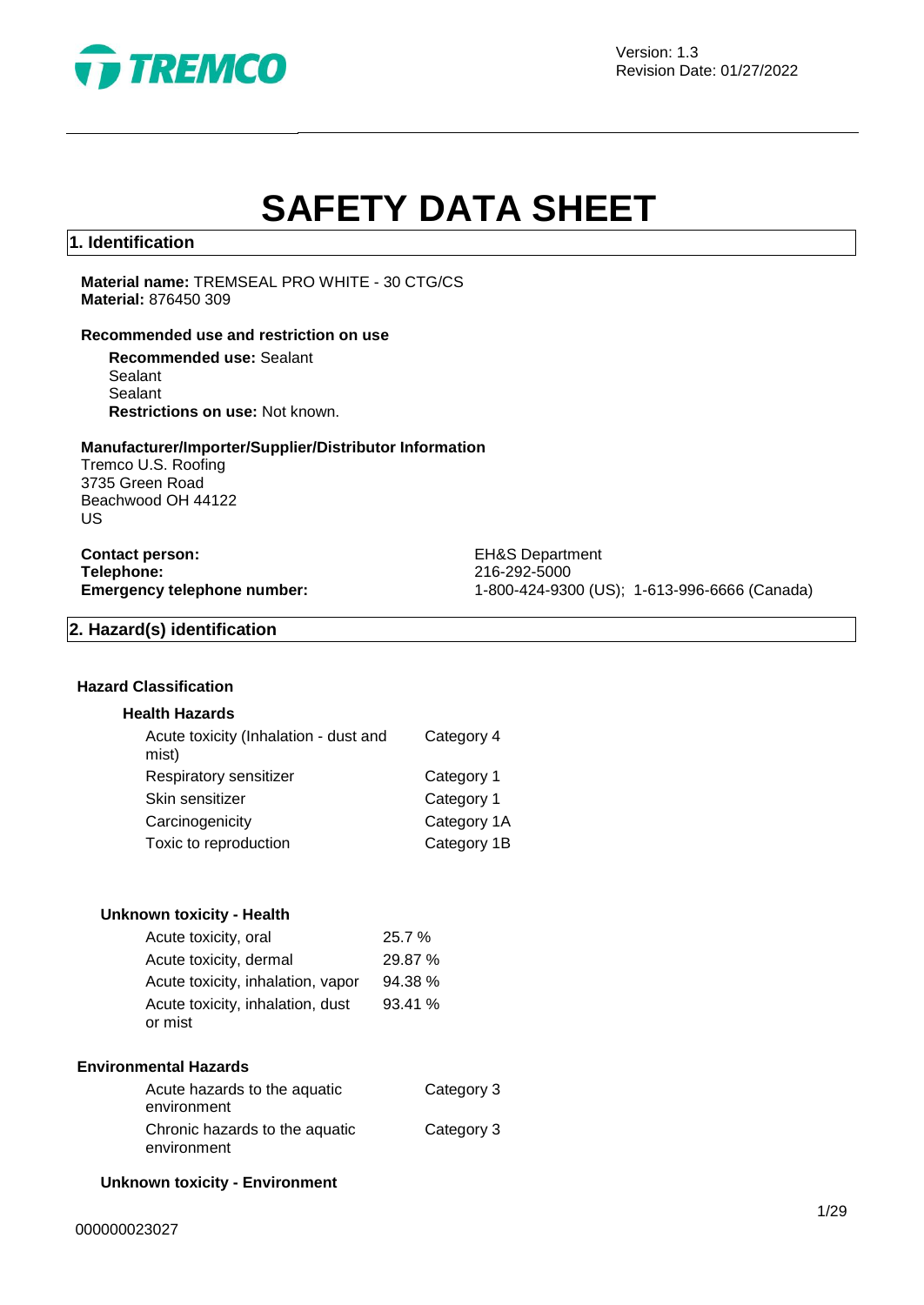

| Acute hazards to the aquatic   | 91.64% |
|--------------------------------|--------|
| environment                    |        |
| Chronic hazards to the aquatic | 91.14% |
| environment                    |        |

### **Label Elements**

**Hazard Symbol:**

| <b>Signal Word:</b>                           | Danger                                                                                                                                                                                                                                                                                                                                                                                                                                                                                                                                   |
|-----------------------------------------------|------------------------------------------------------------------------------------------------------------------------------------------------------------------------------------------------------------------------------------------------------------------------------------------------------------------------------------------------------------------------------------------------------------------------------------------------------------------------------------------------------------------------------------------|
| <b>Hazard Statement:</b>                      | Harmful if inhaled.<br>May cause allergy or asthma symptoms or breathing difficulties if inhaled.<br>May cause an allergic skin reaction.<br>May cause cancer.<br>May damage fertility or the unborn child.<br>Harmful to aquatic life with long lasting effects.                                                                                                                                                                                                                                                                        |
| Precautionary<br><b>Statements</b>            |                                                                                                                                                                                                                                                                                                                                                                                                                                                                                                                                          |
| <b>Prevention:</b>                            | Avoid breathing dust/fume/gas/mist/vapors/spray. Use only outdoors or in a<br>well-ventilated area. [In case of inadequate ventilation] wear respiratory<br>protection. Contaminated work clothing should not be allowed out of the<br>workplace. Wear protective gloves/protective clothing/eye protection/face<br>protection. Obtain special instructions before use. Do not handle until all<br>safety precautions have been read and understood. Use personal protective<br>equipment as required. Avoid release to the environment. |
| Response:                                     | IF INHALED: Remove person to fresh air and keep comfortable for<br>breathing. If experiencing respiratory symptoms: Call a POISON CENTER<br>or doctor/ physician. IF ON SKIN: Wash with plenty of soap and water. If<br>skin irritation or rash occurs: Get medical advice/attention. Call a POISON<br>CENTER/doctor if you feel unwell. Specific treatment (see on this label).<br>Wash contaminated clothing before reuse.                                                                                                             |
| Storage:                                      | Store locked up.                                                                                                                                                                                                                                                                                                                                                                                                                                                                                                                         |
| Disposal:                                     | Dispose of contents/container to an appropriate treatment and disposal<br>facility in accordance with applicable laws and regulations, and product<br>characteristics at time of disposal.                                                                                                                                                                                                                                                                                                                                               |
| Hazard(s) not otherwise<br>classified (HNOC): | None.                                                                                                                                                                                                                                                                                                                                                                                                                                                                                                                                    |

# **3. Composition/information on ingredients**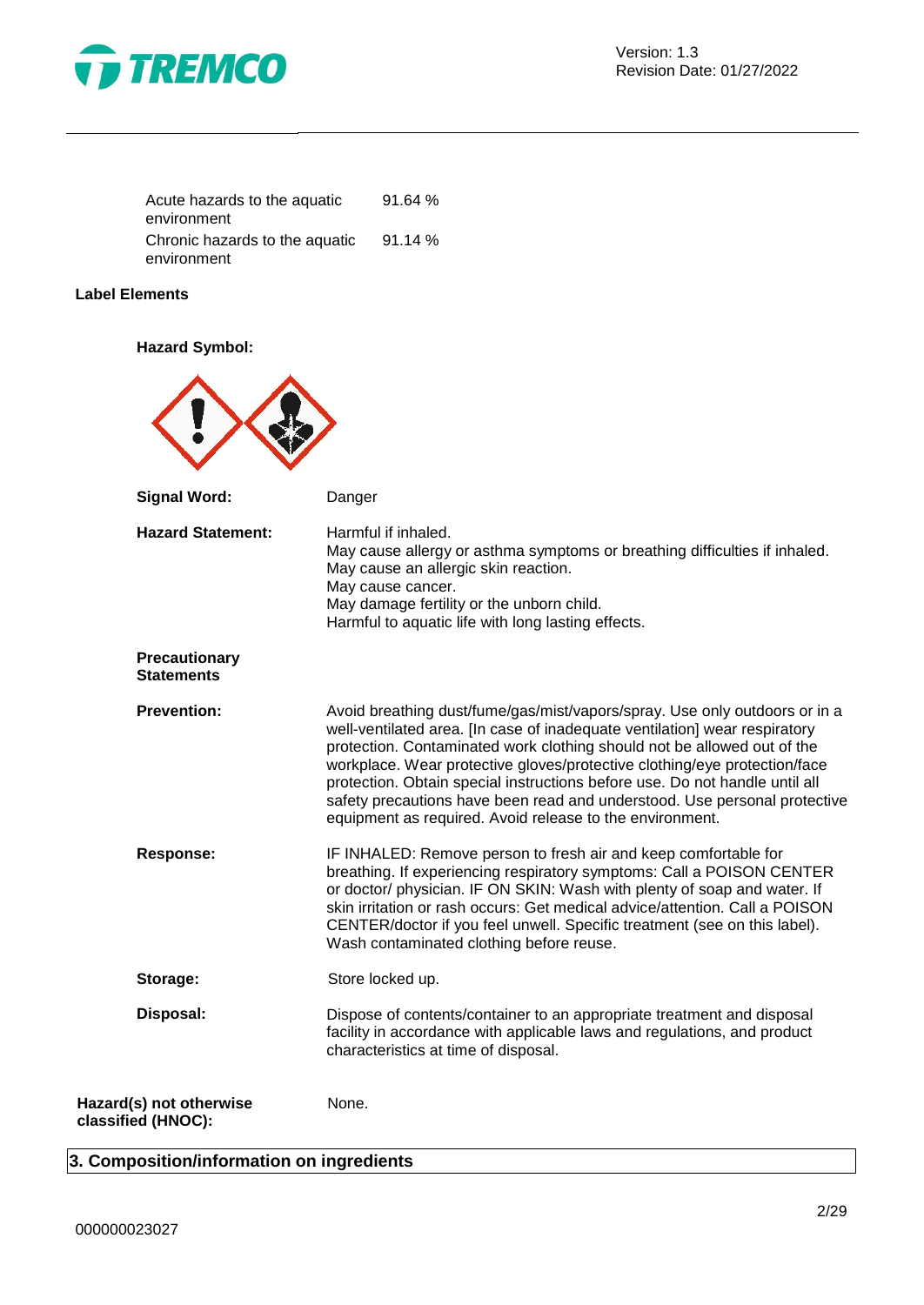

#### **Mixtures**

| <b>Chemical Identity</b>                                                                                            | <b>CAS number</b> | Content in percent (%)* |
|---------------------------------------------------------------------------------------------------------------------|-------------------|-------------------------|
| Calcium carbonate                                                                                                   | 471-34-1          | $20 - 50\%$             |
| Polyvinyl chloride                                                                                                  | 9002-86-2         | $5 - 10\%$              |
| Calcium Carbonate (Limestone)                                                                                       | 1317-65-3         | $5 - 10\%$              |
| Xylene                                                                                                              | 1330-20-7         | $1 - 5\%$               |
| Titanium dioxide                                                                                                    | 13463-67-7        | $1 - 5\%$               |
| Calcium oxide                                                                                                       | 1305-78-8         | $1 - 5%$                |
| Diisodecyl phthalate                                                                                                | 26761-40-0        | $0.3 - 1\%$             |
| Ethylbenzene                                                                                                        | 100-41-4          | $0.1 - 1\%$             |
| Isophorone Diisocyanate                                                                                             | 4098-71-9         | $0.1 - 1\%$             |
| Hydrotreated heavy naphthenic distillate                                                                            | 64742-52-5        | $0.1 - 1\%$             |
| Stearic acid                                                                                                        | $57-11-4$         | $0.1 - 1\%$             |
| Aluminum oxide                                                                                                      | 1344-28-1         | $0.1 - 1\%$             |
| Dibutyl tin dilaurate                                                                                               | 77-58-7           | $0.1 - 0.3\%$           |
| lodopropynyl butylcarbamate                                                                                         | 55406-53-6        | $0.01 - 0.1\%$          |
| * All concentrations are percent by weight unless ingredient is a gas. Gas concentrations are in percent by volume. |                   |                         |

## **4. First-aid measures**

# **Description of necessary first-aid measures**

| Inhalation:                                                            | Call a physician or poison control center immediately. If breathing<br>stops, provide artificial respiration. Move to fresh air. If breathing is<br>difficult, give oxygen.                                                                                                                           |  |  |
|------------------------------------------------------------------------|-------------------------------------------------------------------------------------------------------------------------------------------------------------------------------------------------------------------------------------------------------------------------------------------------------|--|--|
| <b>Skin Contact:</b>                                                   | If skin irritation occurs: Get medical advice/attention. Destroy or<br>thoroughly clean contaminated shoes. Immediately remove<br>contaminated clothing and shoes and wash skin with soap and plenty<br>of water. If skin irritation or an allergic skin reaction develops, get<br>medical attention. |  |  |
| Eye contact:                                                           | Any material that contacts the eye should be washed out immediately<br>with water. If easy to do, remove contact lenses. If eye irritation<br>persists: Get medical advice/attention.                                                                                                                 |  |  |
| Ingestion:                                                             | Call a POISON CENTER/doctor if you feel unwell. Rinse mouth.                                                                                                                                                                                                                                          |  |  |
| <b>Personal Protection for First-</b><br>aid Responders:               | Self-contained breathing apparatus and full protective clothing must<br>be worn in case of fire.                                                                                                                                                                                                      |  |  |
| Most important symptoms/effects, acute and delayed                     |                                                                                                                                                                                                                                                                                                       |  |  |
| <b>Symptoms:</b>                                                       | May cause skin and eye irritation.                                                                                                                                                                                                                                                                    |  |  |
| Hazards:                                                               | No data available.                                                                                                                                                                                                                                                                                    |  |  |
| Indication of immediate medical attention and special treatment needed |                                                                                                                                                                                                                                                                                                       |  |  |
| <b>Treatment:</b>                                                      | Symptoms may be delayed.                                                                                                                                                                                                                                                                              |  |  |
| 5. Fire-fighting measures                                              |                                                                                                                                                                                                                                                                                                       |  |  |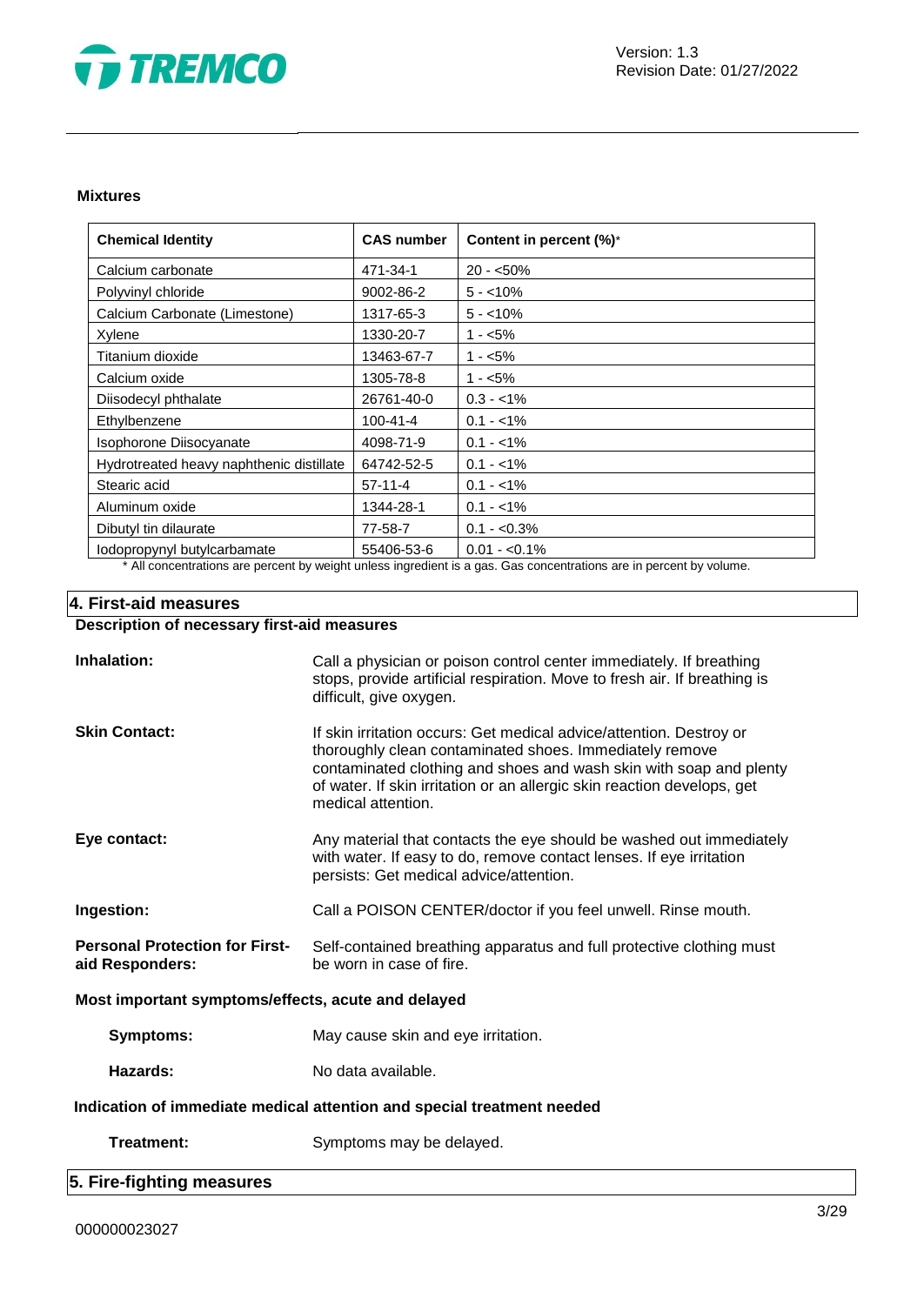

| <b>General Fire Hazards:</b>                                                      | No unusual fire or explosion hazards noted.                                                                                                                                                                                                                                          |  |  |
|-----------------------------------------------------------------------------------|--------------------------------------------------------------------------------------------------------------------------------------------------------------------------------------------------------------------------------------------------------------------------------------|--|--|
| Suitable (and unsuitable) extinguishing media                                     |                                                                                                                                                                                                                                                                                      |  |  |
| <b>Suitable extinguishing</b><br>media:                                           | Use fire-extinguishing media appropriate for surrounding materials.                                                                                                                                                                                                                  |  |  |
| <b>Unsuitable extinguishing</b><br>media:                                         | Do not use water jet as an extinguisher, as this will spread the fire.                                                                                                                                                                                                               |  |  |
| Specific hazards arising from<br>the chemical:                                    | During fire, gases hazardous to health may be formed.                                                                                                                                                                                                                                |  |  |
| Special protective equipment and precautions for firefighters                     |                                                                                                                                                                                                                                                                                      |  |  |
| <b>Special fire fighting</b><br>procedures:                                       | No data available.                                                                                                                                                                                                                                                                   |  |  |
| Special protective equipment<br>for fire-fighters:                                | Self-contained breathing apparatus and full protective clothing must be<br>worn in case of fire.                                                                                                                                                                                     |  |  |
| 6. Accidental release measures                                                    |                                                                                                                                                                                                                                                                                      |  |  |
| <b>Personal precautions,</b><br>protective equipment and<br>emergency procedures: | Ventilate closed spaces before entering them. Evacuate area. See Section<br>8 of the SDS for Personal Protective Equipment. Keep upwind. Keep<br>unauthorized personnel away. Do not touch damaged containers or spilled<br>material unless wearing appropriate protective clothing. |  |  |

**Accidental release measures:** In the event of a spill or accidental release, notify relevant authorities in

according to local regulations.

accordance with all applicable regulations.

Collect spillage in containers, seal securely and deliver for disposal

Do not contaminate water sources or sewer. Prevent further leakage or

spillage if safe to do so. Avoid release to the environment.

| <b>Environmental Precautions:</b> |  |
|-----------------------------------|--|
|                                   |  |
|                                   |  |

#### **7. Handling and storage Handling**

**Methods and material for containment and cleaning** 

**up:**

| <b>Technical measures (e.g. Local</b><br>and general ventilation): | Mechanical ventilation or local exhaust ventilation may be required.<br>Observe good industrial hygiene practices. Observe occupational exposure<br>limits and minimize the risk of inhalation of dust.                                                                                                                                                                                                                                                                                                            |
|--------------------------------------------------------------------|--------------------------------------------------------------------------------------------------------------------------------------------------------------------------------------------------------------------------------------------------------------------------------------------------------------------------------------------------------------------------------------------------------------------------------------------------------------------------------------------------------------------|
| Safe handling advice:                                              | Ventilate well, avoid breathing vapors. Use approved respirator if air<br>contamination is above accepted level. Use mechanical ventilation in case<br>of handling which causes formation of dust. Do not handle until all safety<br>precautions have been read and understood. Obtain special instructions<br>before use. Use personal protective equipment as required. Do not breathe<br>dust/fume/gas/mist/vapors/spray. Avoid contact with eyes, skin, and<br>clothing. Wash hands thoroughly after handling. |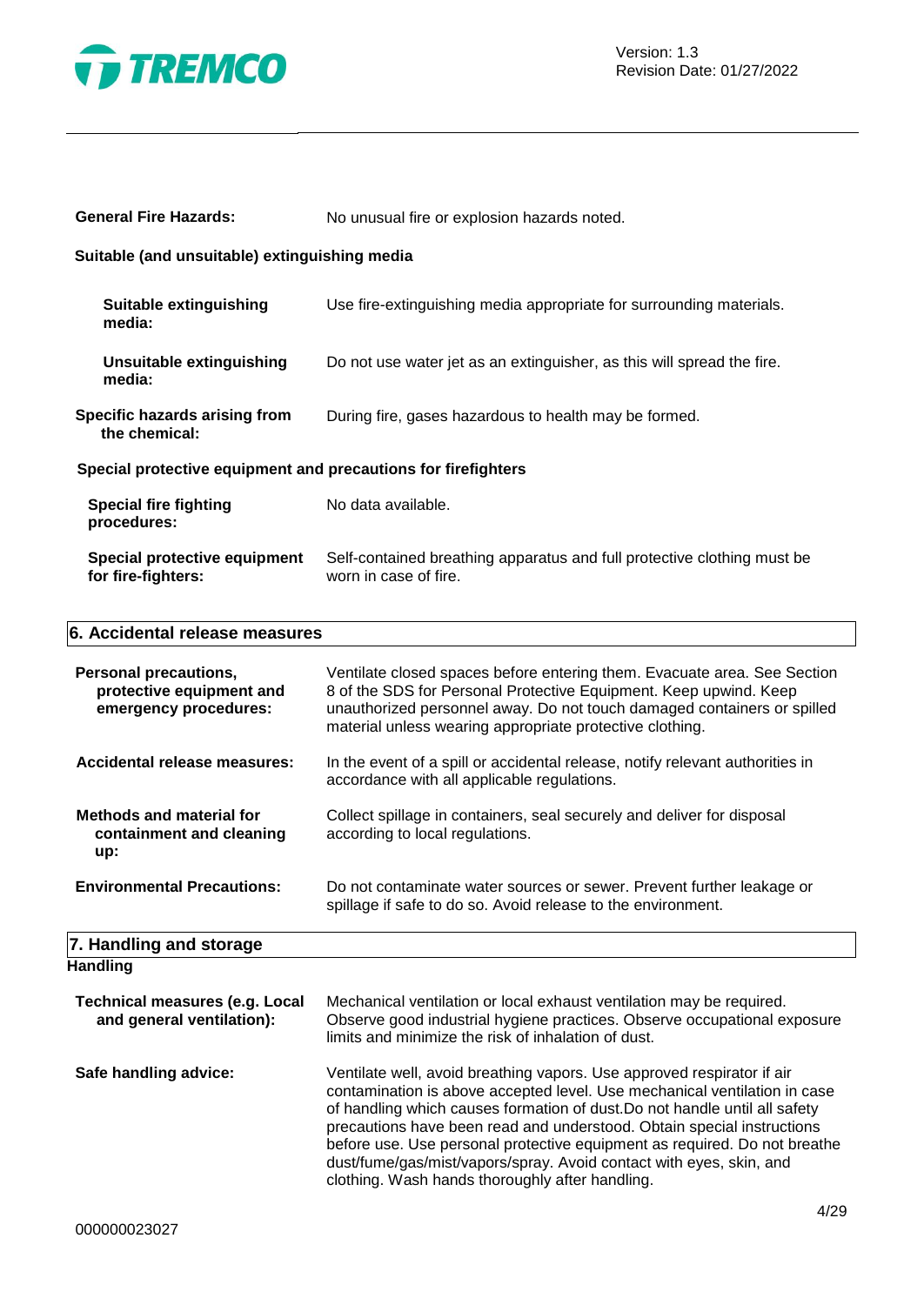

| Contact avoidance measures: | No data available.                                                                                                                                                                                                                                                                                                                            |
|-----------------------------|-----------------------------------------------------------------------------------------------------------------------------------------------------------------------------------------------------------------------------------------------------------------------------------------------------------------------------------------------|
| Hygiene measures:           | Observe good industrial hygiene practices. Wash hands before breaks and<br>immediately after handling the product. Do not handle until all safety<br>precautions have been read and understood. Obtain special instructions<br>before use. Contaminated work clothing should not be allowed out of the<br>workplace. Avoid contact with skin. |
| <b>Storage</b>              |                                                                                                                                                                                                                                                                                                                                               |
| Safe storage conditions:    | Store locked up.                                                                                                                                                                                                                                                                                                                              |
| Safe packaging materials:   | No data available.                                                                                                                                                                                                                                                                                                                            |

# **8. Exposure controls/personal protection**

#### **Control Parameters**

#### **Occupational Exposure Limits**

| <b>Chemical Identity</b>                          | <b>Type</b>  | <b>Exposure Limit Values</b>                            | <b>Source</b>                                                                                  |
|---------------------------------------------------|--------------|---------------------------------------------------------|------------------------------------------------------------------------------------------------|
| Calcium carbonate - Total<br>dust.                | PEL          | $15 \text{ mg/m}$                                       | US. OSHA Table Z-1 Limits for Air<br>Contaminants (29 CFR 1910.1000), as<br>amended (02 2006)  |
| Calcium carbonate -<br>Respirable fraction.       | PEL          | $5$ mg/m $3$                                            | US. OSHA Table Z-1 Limits for Air<br>Contaminants (29 CFR 1910.1000), as<br>amended (02 2006)  |
|                                                   | <b>TWA</b>   | $5$ mg/m $3$                                            | US. OSHA Table Z-3 (29 CFR 1910.1000), as<br>amended (09 2016)                                 |
| Calcium carbonate -<br>Inhalable particles.       | <b>TWA</b>   | $10 \text{ mg/m}$                                       | US. ACGIH Threshold Limit Values, as<br>amended (01 2021)                                      |
| Calcium carbonate -<br>Respirable particles.      | <b>TWA</b>   | $3 \overline{\mathrm{mg}}$ m3                           | US. ACGIH Threshold Limit Values, as<br>amended (01 2021)                                      |
| Calcium carbonate -<br>Respirable fraction.       | <b>TWA</b>   | 15 millions of<br>particles per<br>cubic foot of<br>air | US. OSHA Table Z-3 (29 CFR 1910.1000), as<br>amended (09 2016)                                 |
| Calcium carbonate - Total<br>dust.                | <b>TWA</b>   | 15 mg/m3                                                | US. OSHA Table Z-3 (29 CFR 1910.1000), as<br>amended (09 2016)                                 |
|                                                   | PEL          | $15 \text{ mg/m}$                                       | US. OSHA Table Z-1 Limits for Air<br>Contaminants (29 CFR 1910.1000), as<br>amended (01 2017)  |
|                                                   | <b>TWA</b>   | 50 millions of<br>particles per<br>cubic foot of<br>air | US. OSHA Table Z-3 (29 CFR 1910.1000), as<br>amended (09 2016)                                 |
| Calcium carbonate -<br>Respirable fraction.       | PEL          | $5 \text{ mg/m}$                                        | US. OSHA Table Z-1 Limits for Air<br>Contaminants (29 CFR 1910.1000), as<br>amended (01 2017)  |
| Polyvinyl chloride -<br>Respirable fraction.      | <b>TWA</b>   | 1 $mg/m3$                                               | US. ACGIH Threshold Limit Values, as<br>amended (2011)                                         |
| Polyvinyl chloride - as vinyl<br>chloride monomer | <b>TWA</b>   | 1 ppm                                                   | US. OSHA Specifically Regulated Substances<br>(29 CFR 1910.1001-1053), as amended (02<br>2006) |
|                                                   | <b>STEL</b>  | 5 ppm                                                   | US. OSHA Specifically Regulated Substances<br>(29 CFR 1910.1001-1053), as amended (02<br>2006) |
|                                                   | OSHA_AC<br>т | $0.5$ ppm                                               | US. OSHA Specifically Regulated Substances<br>(29 CFR 1910.1001-1053), as amended (02<br>2006) |
| Polyvinyl chloride -<br>Respirable fraction.      | PEL          | $5 \text{ mg/m}$                                        | US. OSHA Table Z-1 Limits for Air<br>Contaminants (29 CFR 1910.1000), as<br>amended (02 2006)  |

 $\overline{\phantom{0}}$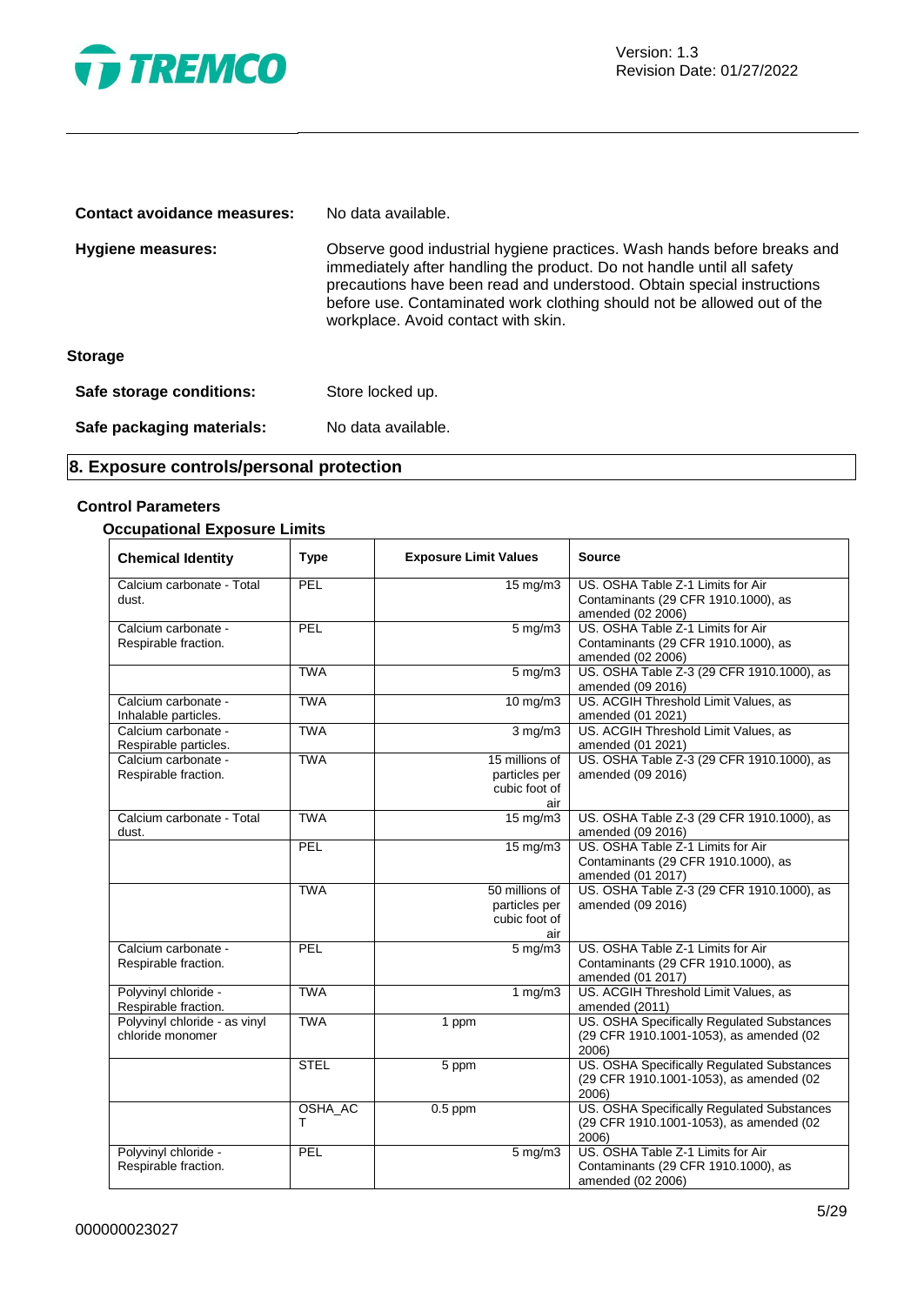

| Polyvinyl chloride - Total<br>dust.                                  | <b>PEL</b>  | 15 mg/m3                                                | US. OSHA Table Z-1 Limits for Air<br>Contaminants (29 CFR 1910.1000), as<br>amended (02 2006) |
|----------------------------------------------------------------------|-------------|---------------------------------------------------------|-----------------------------------------------------------------------------------------------|
|                                                                      | <b>TWA</b>  | 50 millions of<br>particles per<br>cubic foot of<br>air | US. OSHA Table Z-3 (29 CFR 1910.1000), as<br>amended (2000)                                   |
| Polyvinyl chloride -<br>Respirable fraction.                         | <b>TWA</b>  | 15 millions of<br>particles per<br>cubic foot of<br>air | US. OSHA Table Z-3 (29 CFR 1910.1000), as<br>amended (2000)                                   |
| Polyvinyl chloride - Total<br>dust.                                  | <b>TWA</b>  | 15 mg/m3                                                | US. OSHA Table Z-3 (29 CFR 1910.1000), as<br>amended (2000)                                   |
| Polyvinyl chloride -<br>Respirable fraction.                         | <b>TWA</b>  | $5 \,\mathrm{mg/m}$                                     | US. OSHA Table Z-3 (29 CFR 1910.1000), as<br>amended (2000)                                   |
| Calcium Carbonate<br>(Limestone) - Total dust.                       | PEL         | 15 mg/m3                                                | US. OSHA Table Z-1 Limits for Air<br>Contaminants (29 CFR 1910.1000), as<br>amended (02 2006) |
| Calcium Carbonate<br>(Limestone) - Respirable<br>fraction.           | PEL         | $5 \text{ mg/m}$                                        | US. OSHA Table Z-1 Limits for Air<br>Contaminants (29 CFR 1910.1000), as<br>amended (02 2006) |
| Xylene                                                               | PEL         | 100 ppm<br>435 mg/m3                                    | US. OSHA Table Z-1 Limits for Air<br>Contaminants (29 CFR 1910.1000), as<br>amended (02 2006) |
|                                                                      | <b>STEL</b> | 150 ppm                                                 | US. ACGIH Threshold Limit Values, as<br>amended (2008)                                        |
|                                                                      | <b>TWA</b>  | 100 ppm                                                 | US. ACGIH Threshold Limit Values, as<br>amended (2008)                                        |
| Titanium dioxide                                                     | <b>TWA</b>  | $10$ mg/m $3$                                           | US. ACGIH Threshold Limit Values, as<br>amended (2011)                                        |
| Titanium dioxide - Total dust.                                       | PEL         | $15 \text{ mg/m}$                                       | US. OSHA Table Z-1 Limits for Air<br>Contaminants (29 CFR 1910.1000), as<br>amended (02 2006) |
| Titanium dioxide - Respirable<br>fraction.                           | <b>TWA</b>  | 15 millions of<br>particles per<br>cubic foot of<br>air | US. OSHA Table Z-3 (29 CFR 1910.1000), as<br>amended (03 2016)                                |
| Titanium dioxide - Total dust.                                       | <b>TWA</b>  | $15 \text{ mg/m}$                                       | US. OSHA Table Z-3 (29 CFR 1910.1000), as<br>amended (03 2016)                                |
| Titanium dioxide - Respirable<br>fraction.                           | <b>TWA</b>  | 5 mg/m3                                                 | US. OSHA Table Z-3 (29 CFR 1910.1000), as<br>amended (03 2016)                                |
| Titanium dioxide - Total dust.                                       | <b>TWA</b>  | 50 millions of<br>particles per<br>cubic foot of<br>air | US. OSHA Table Z-3 (29 CFR 1910.1000), as<br>amended (03 2016)                                |
| Calcium oxide                                                        | <b>TWA</b>  | $2 \overline{\text{mg}}$ m3                             | US. ACGIH Threshold Limit Values, as<br>amended (2011)                                        |
|                                                                      | <b>PEL</b>  | $5 \text{ mg/m}$                                        | US. OSHA Table Z-1 Limits for Air<br>Contaminants (29 CFR 1910.1000), as<br>amended (02 2006) |
| Ethylbenzene                                                         | <b>TWA</b>  | 20 ppm                                                  | US. ACGIH Threshold Limit Values, as<br>amended (2011)                                        |
|                                                                      | PEL         | 100 ppm<br>435 mg/m3                                    | US. OSHA Table Z-1 Limits for Air<br>Contaminants (29 CFR 1910.1000), as<br>amended (02 2006) |
| Isophorone Diisocyanate                                              | <b>TWA</b>  | 0.005 ppm                                               | US. ACGIH Threshold Limit Values, as<br>amended (2011)                                        |
| Hydrotreated heavy<br>naphthenic distillate                          | PEL         | 500 ppm 2,000 mg/m3                                     | US. OSHA Table Z-1 Limits for Air<br>Contaminants (29 CFR 1910.1000), as<br>amended (02 2006) |
| Hydrotreated heavy<br>naphthenic distillate - Mist.                  | PEL         | $5 \text{ mg/m}$                                        | US. OSHA Table Z-1 Limits for Air<br>Contaminants (29 CFR 1910.1000), as<br>amended (02 2006) |
| Hydrotreated heavy<br>naphthenic distillate -<br>Inhalable fraction. | <b>TWA</b>  | $5 \overline{\mathrm{mg}}$ m3                           | US. ACGIH Threshold Limit Values, as<br>amended (03 2014)                                     |
| Stearic acid - Respirable<br>fraction.                               | <b>TWA</b>  | $3$ mg/m $3$                                            | US. ACGIH Threshold Limit Values, as<br>amended (03 2017)                                     |
| Stearic acid - Inhalable                                             | <b>TWA</b>  | $10 \text{ mg/m}$                                       | US. ACGIH Threshold Limit Values, as                                                          |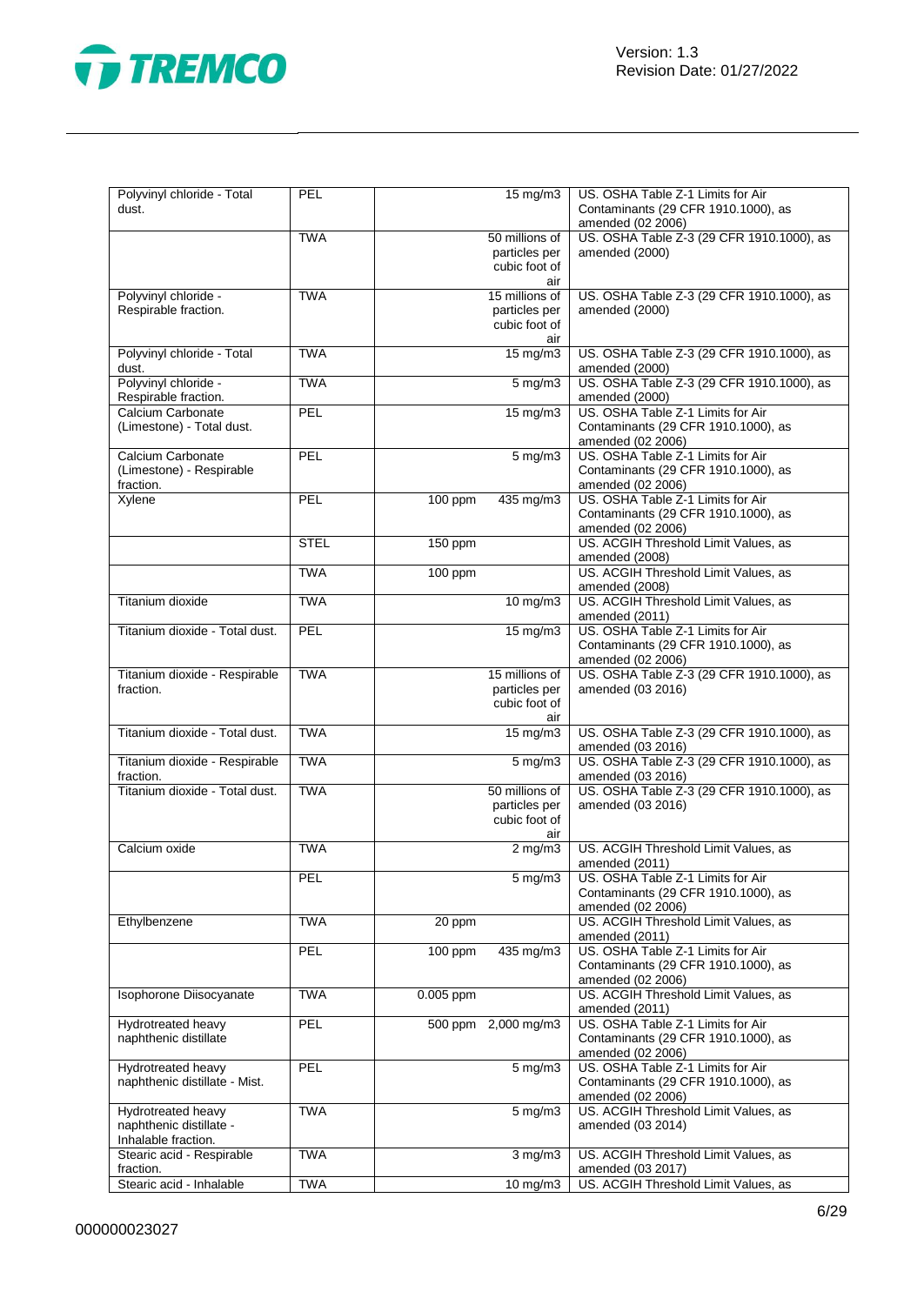



| fraction.                     |             |                                | amended (03 2017)                         |
|-------------------------------|-------------|--------------------------------|-------------------------------------------|
| Aluminum oxide - Respirable   | <b>TWA</b>  | 1 $mg/m3$                      | US. ACGIH Threshold Limit Values, as      |
| fraction.                     |             |                                | amended (2011)                            |
|                               | PEL         | $\overline{5 \text{ mg}}$ /m3  | US. OSHA Table Z-1 Limits for Air         |
|                               |             |                                | Contaminants (29 CFR 1910.1000), as       |
|                               |             |                                | amended (02 2006)                         |
| Aluminum oxide - Total dust.  | PEL         | $15 \text{ mg/m}$              | US. OSHA Table Z-1 Limits for Air         |
|                               |             |                                | Contaminants (29 CFR 1910.1000), as       |
|                               |             |                                | amended (02 2006)                         |
|                               | <b>TWA</b>  | 50 millions of                 | US. OSHA Table Z-3 (29 CFR 1910.1000), as |
|                               |             | particles per                  | amended (03 2016)                         |
|                               |             | cubic foot of                  |                                           |
|                               |             | air                            |                                           |
| Aluminum oxide - Respirable   | <b>TWA</b>  | 15 millions of                 | US. OSHA Table Z-3 (29 CFR 1910.1000), as |
| fraction.                     |             | particles per                  | amended (03 2016)                         |
|                               |             | cubic foot of                  |                                           |
|                               |             | air                            |                                           |
|                               | <b>TWA</b>  | $5 \text{ mg/m}$               | US. OSHA Table Z-3 (29 CFR 1910.1000), as |
|                               |             |                                | amended (03 2016)                         |
| Aluminum oxide - Total dust.  | <b>TWA</b>  | $15 \overline{\mathrm{mg}}$ m3 | US. OSHA Table Z-3 (29 CFR 1910.1000), as |
|                               |             |                                | amended (03 2016)                         |
| Aluminum oxide - Inhalable    | <b>TWA</b>  | $\overline{10}$ mg/m3          | US. ACGIH Threshold Limit Values, as      |
| particles.                    |             |                                | amended (01 2021)                         |
| Aluminum oxide - Respirable   | <b>TWA</b>  | $3$ mg/m $3$                   | US. ACGIH Threshold Limit Values, as      |
| particles.                    |             |                                | amended (01 2021)                         |
| Dibutyl tin dilaurate - as Sn | <b>STEL</b> | $0.2$ mg/m3                    | US. ACGIH Threshold Limit Values, as      |
|                               |             |                                | amended (2011)                            |
|                               | <b>TWA</b>  | $0.1$ mg/m $3$                 | US. ACGIH Threshold Limit Values, as      |
|                               |             |                                | amended (2011)                            |
|                               | PEL         | $0.1$ mg/m $3$                 | US. OSHA Table Z-1 Limits for Air         |
|                               |             |                                | Contaminants (29 CFR 1910.1000), as       |
|                               |             |                                | amended (02 2006)                         |

| <b>Chemical name</b>                        | Type        | <b>Exposure Limit Values</b> | <b>Source</b>                                                                                                                                                                            |
|---------------------------------------------|-------------|------------------------------|------------------------------------------------------------------------------------------------------------------------------------------------------------------------------------------|
| Calcium carbonate - Total<br>dust.          | <b>STEL</b> | $20 \text{ mg/m}$ 3          | Canada. British Columbia OELs. (Occupational<br><b>Exposure Limits for Chemical Biological</b><br>Substances, Occupational Health and Safety<br>Regulation 296/97, as amended) (07 2007) |
| Calcium carbonate -<br>Respirable fraction. | TWA         | $3$ mg/m $3$                 | Canada. British Columbia OELs. (Occupational<br><b>Exposure Limits for Chemical Biological</b><br>Substances, Occupational Health and Safety<br>Regulation 296/97, as amended) (07 2007) |
| Calcium carbonate - Total<br>dust.          | TWA         | $10 \text{ mg/m}$            | Canada. British Columbia OELs. (Occupational<br><b>Exposure Limits for Chemical Biological</b><br>Substances, Occupational Health and Safety<br>Regulation 296/97, as amended) (07 2007) |
| Calcium carbonate - Total<br>dust.          | TWA         | $10 \text{ mg/m}$            | Canada. Quebec OELs. (Ministry of Labor -<br>Regulation respecting occupational health and<br>safety), as amended (09 2017)                                                              |
|                                             | TWA         | 10 mg/m $3$                  | Canada. British Columbia OELs. (Occupational<br><b>Exposure Limits for Chemical Biological</b><br>Substances, Occupational Health and Safety<br>Regulation 296/97, as amended) (06 2020) |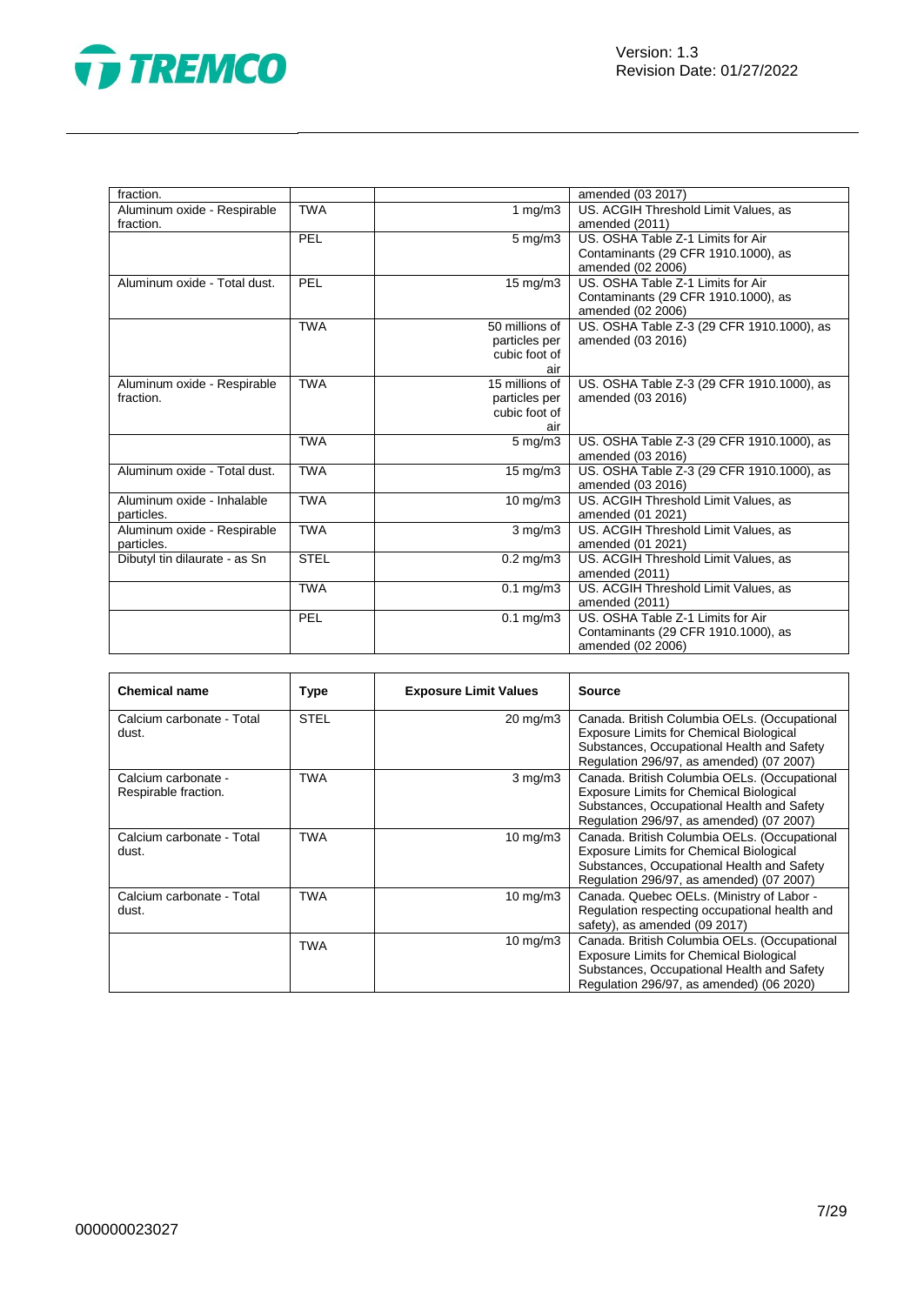

| Calcium carbonate -<br>Inhalable particles.                | <b>TWA</b>  |           | 10 mg/m3     | Canada. Ontario OELs. (Control of Exposure to<br>Biological or Chemical Agents), as amended<br>(01 2020)                                                                                 |
|------------------------------------------------------------|-------------|-----------|--------------|------------------------------------------------------------------------------------------------------------------------------------------------------------------------------------------|
| Calcium carbonate -<br>Respirable fraction.                | <b>TWA</b>  |           | $3$ mg/m $3$ | Canada. Ontario OELs. (Control of Exposure to<br>Biological or Chemical Agents), as amended<br>(01 2020)                                                                                 |
| Calcium carbonate -<br>Respirable fraction.                | <b>TWA</b>  |           | $3$ mg/m $3$ | Canada. British Columbia OELs. (Occupational<br><b>Exposure Limits for Chemical Biological</b><br>Substances, Occupational Health and Safety<br>Regulation 296/97, as amended) (06 2020) |
| Calcium carbonate -<br>Respirable particles.               | <b>TWA</b>  |           | $3$ mg/m $3$ | Canada. Ontario OELs. (Control of Exposure to<br>Biological or Chemical Agents), as amended<br>(01 2020)                                                                                 |
| Calcium carbonate -<br>Inhalable fraction.                 | <b>TWA</b>  |           | 10 mg/m3     | Canada. Ontario OELs. (Control of Exposure to<br>Biological or Chemical Agents), as amended<br>(01 2020)                                                                                 |
| Polyvinyl chloride -<br>Respirable.                        | <b>TWA</b>  |           | 1 $mg/m3$    | Canada. British Columbia OELs. (Occupational<br><b>Exposure Limits for Chemical Biological</b><br>Substances, Occupational Health and Safety<br>Regulation 296/97, as amended) (07 2007) |
| Polyvinyl chloride -<br>Respirable fraction.               | <b>TWA</b>  |           | 1 $mg/m3$    | Canada. Ontario OELs. (Control of Exposure to<br>Biological or Chemical Agents), as amended<br>(11 2010)                                                                                 |
| Polyvinyl chloride - Total<br>dust.                        | <b>TWA</b>  |           | 10 mg/m3     | Canada. Quebec OELs. (Ministry of Labor -<br>Regulation respecting occupational health and<br>safety), as amended (09 2017)                                                              |
| Calcium Carbonate<br>(Limestone) - Total dust.             | <b>STEL</b> |           | 20 mg/m3     | Canada. British Columbia OELs. (Occupational<br><b>Exposure Limits for Chemical Biological</b><br>Substances, Occupational Health and Safety<br>Regulation 296/97, as amended) (07 2007) |
|                                                            | <b>TWA</b>  |           | 10 mg/m3     | Canada. British Columbia OELs. (Occupational<br>Exposure Limits for Chemical Biological<br>Substances, Occupational Health and Safety<br>Regulation 296/97, as amended) (07 2007)        |
| Calcium Carbonate<br>(Limestone) - Respirable<br>fraction. | <b>TWA</b>  |           | $3$ mg/m $3$ | Canada. British Columbia OELs. (Occupational<br><b>Exposure Limits for Chemical Biological</b><br>Substances, Occupational Health and Safety<br>Regulation 296/97, as amended) (07 2007) |
| Calcium Carbonate<br>(Limestone) - Total dust.             | <b>TWA</b>  |           | 10 mg/m3     | Canada. Quebec OELs. (Ministry of Labor -<br>Regulation respecting occupational health and<br>safety), as amended (09 2017)                                                              |
| Xylene                                                     | <b>STEL</b> | 150 ppm   |              | Canada. British Columbia OELs. (Occupational<br><b>Exposure Limits for Chemical Biological</b><br>Substances, Occupational Health and Safety<br>Regulation 296/97, as amended) (07 2007) |
|                                                            | <b>TWA</b>  | 100 ppm   |              | Canada. British Columbia OELs. (Occupational<br>Exposure Limits for Chemical Biological<br>Substances, Occupational Health and Safety<br>Regulation 296/97, as amended) (07 2007)        |
| Xylene                                                     | <b>STEL</b> | 150 ppm   |              | Canada. Ontario OELs. (Control of Exposure to<br>Biological or Chemical Agents), as amended<br>(11 2010)                                                                                 |
|                                                            | <b>TWA</b>  | 100 ppm   |              | Canada. Ontario OELs. (Control of Exposure to<br>Biological or Chemical Agents), as amended<br>(11 2010)                                                                                 |
| Xylene                                                     | <b>TWA</b>  | $100$ ppm | 434 mg/m3    | Canada. Quebec OELs. (Ministry of Labor -<br>Regulation respecting occupational health and<br>safety), as amended (09 2017)                                                              |
|                                                            | <b>STEL</b> | 150 ppm   | 651 mg/m3    | Canada. Quebec OELs. (Ministry of Labor -<br>Regulation respecting occupational health and<br>safety), as amended (09 2017)                                                              |
|                                                            | <b>TWA</b>  | 100 ppm   |              | Canada. Quebec OELs. (Ministry of Labor -<br>Regulation respecting occupational health and<br>safety), as amended (03 2020)                                                              |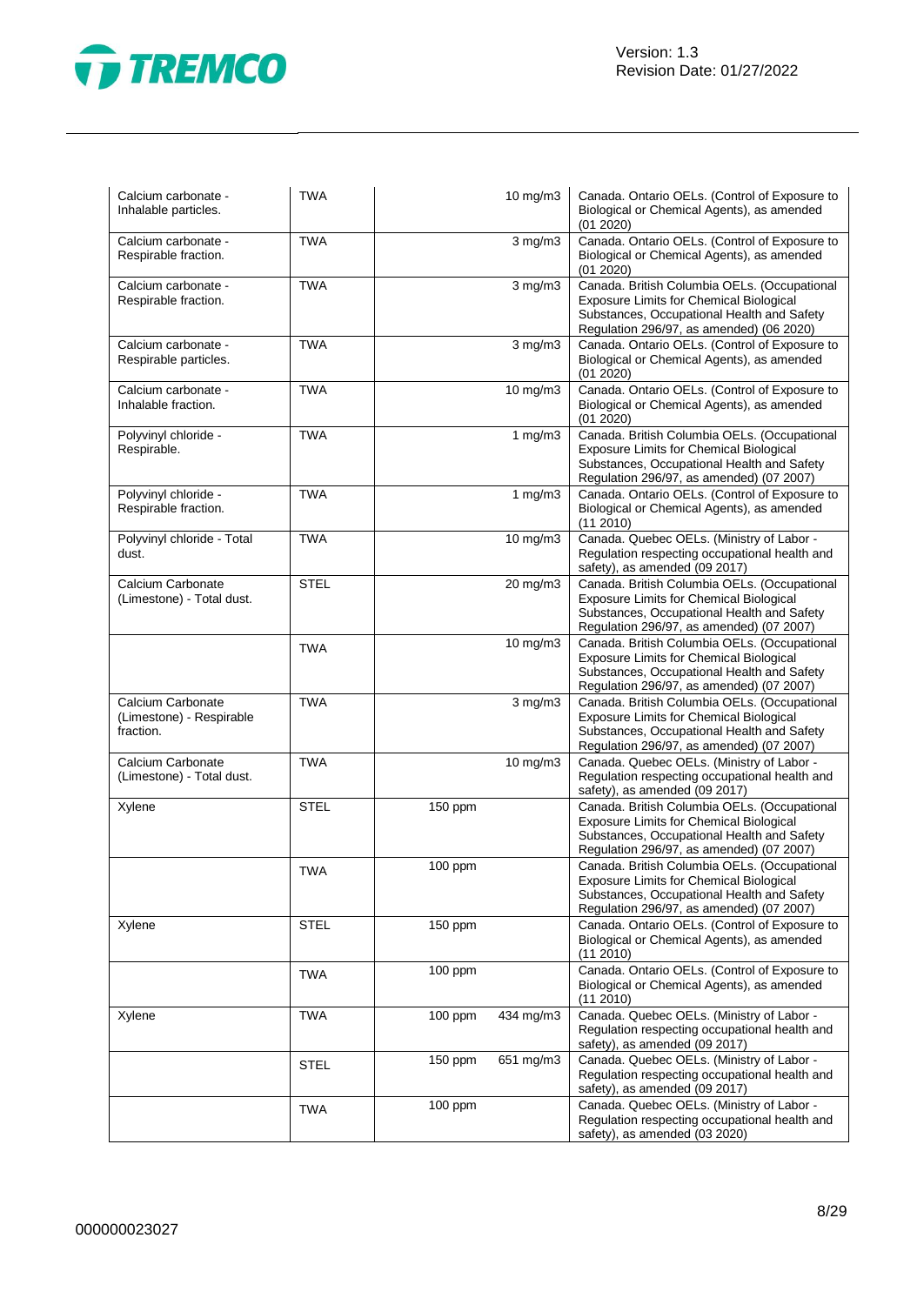

| Calcium oxide                                                        | <b>TWA</b>     | $2$ mg/m $3$          | Canada. British Columbia OELs. (Occupational<br><b>Exposure Limits for Chemical Biological</b><br>Substances, Occupational Health and Safety<br>Regulation 296/97, as amended) (07 2007) |
|----------------------------------------------------------------------|----------------|-----------------------|------------------------------------------------------------------------------------------------------------------------------------------------------------------------------------------|
| Calcium oxide                                                        | <b>TWA</b>     | $2$ mg/m $3$          | Canada. Ontario OELs. (Control of Exposure to<br>Biological or Chemical Agents), as amended<br>(112010)                                                                                  |
| Calcium oxide                                                        | <b>TWA</b>     | $2$ mg/m $3$          | Canada. Quebec OELs. (Ministry of Labor -<br>Regulation respecting occupational health and<br>safety), as amended (09 2017)                                                              |
| Titanium dioxide - Total dust.                                       | <b>TWA</b>     | 10 mg/m3              | Canada. British Columbia OELs. (Occupational<br><b>Exposure Limits for Chemical Biological</b><br>Substances, Occupational Health and Safety<br>Regulation 296/97, as amended) (07 2007) |
| Titanium dioxide - Respirable<br>fraction.                           | <b>TWA</b>     | $3$ mg/m $3$          | Canada. British Columbia OELs. (Occupational<br>Exposure Limits for Chemical Biological<br>Substances, Occupational Health and Safety<br>Regulation 296/97, as amended) (07 2007)        |
| Titanium dioxide                                                     | <b>TWA</b>     | $10 \text{ mg/m}$     | Canada. Ontario OELs. (Control of Exposure to<br>Biological or Chemical Agents), as amended<br>(11 2010)                                                                                 |
| Titanium dioxide - Total dust.                                       | <b>TWA</b>     | 10 mg/m3              | Canada. Quebec OELs. (Ministry of Labor -<br>Regulation respecting occupational health and<br>safety), as amended (09 2017)                                                              |
| Ethylbenzene                                                         | <b>TWA</b>     | 20 ppm                | Canada. British Columbia OELs. (Occupational<br><b>Exposure Limits for Chemical Biological</b><br>Substances, Occupational Health and Safety<br>Regulation 296/97, as amended) (09 2011) |
| Ethylbenzene                                                         | <b>TWA</b>     | 20 ppm                | Canada. Ontario OELs. (Control of Exposure to<br>Biological or Chemical Agents), as amended<br>(06 2015)                                                                                 |
| Ethylbenzene                                                         | <b>TWA</b>     | 20 ppm                | Canada. Quebec OELs. (Ministry of Labor -<br>Regulation respecting occupational health and<br>safety), as amended (03 2020)                                                              |
| Isophorone Diisocyanate                                              | <b>TWA</b>     | 0.005 ppm             | Canada. British Columbia OELs. (Occupational<br><b>Exposure Limits for Chemical Biological</b><br>Substances, Occupational Health and Safety<br>Regulation 296/97, as amended) (07 2007) |
|                                                                      | <b>CEILING</b> | 0.01 ppm              | Canada. British Columbia OELs. (Occupational<br><b>Exposure Limits for Chemical Biological</b><br>Substances, Occupational Health and Safety<br>Regulation 296/97, as amended) (07 2007) |
| Isophorone Diisocyanate                                              | <b>TWA</b>     | 0.005 ppm             | Canada. Ontario OELs. (Control of Exposure to<br>Biological or Chemical Agents), as amended<br>(06 2015)                                                                                 |
|                                                                      | <b>CEV</b>     | 0.02 ppm              | Canada. Ontario OELs. (Control of Exposure to<br>Biological or Chemical Agents), as amended<br>(06 2015)                                                                                 |
| Isophorone Diisocyanate                                              | <b>TWA</b>     | 0.005 ppm 0.045 mg/m3 | Canada. Quebec OELs. (Ministry of Labor -<br>Regulation respecting occupational health and<br>safety), as amended (09 2017)                                                              |
|                                                                      | <b>TWA</b>     | 0.005 ppm             | Canada. Quebec OELs. (Ministry of Labor -<br>Regulation respecting occupational health and<br>safety), as amended (03 2020)                                                              |
| Hydrotreated heavy<br>naphthenic distillate - Mist.                  | <b>TWA</b>     | 1 mg/m3               | Canada. British Columbia OELs. (Occupational<br><b>Exposure Limits for Chemical Biological</b><br>Substances, Occupational Health and Safety<br>Regulation 296/97, as amended) (05 2013) |
| Hydrotreated heavy<br>naphthenic distillate -<br>Inhalable fraction. | <b>TWA</b>     | 5 mg/m3               | Canada. Ontario OELs. (Control of Exposure to<br>Biological or Chemical Agents), as amended<br>(06 2015)                                                                                 |
| Hydrotreated heavy<br>naphthenic distillate - Mist.                  | <b>STEL</b>    | $10 \text{ mg/m}$     | Canada. Quebec OELs. (Ministry of Labor -<br>Regulation respecting occupational health and<br>safety), as amended (09 2017)                                                              |
|                                                                      | <b>TWA</b>     | 5 mg/m3               | Canada. Quebec OELs. (Ministry of Labor -<br>Regulation respecting occupational health and<br>safety), as amended (09 2017)                                                              |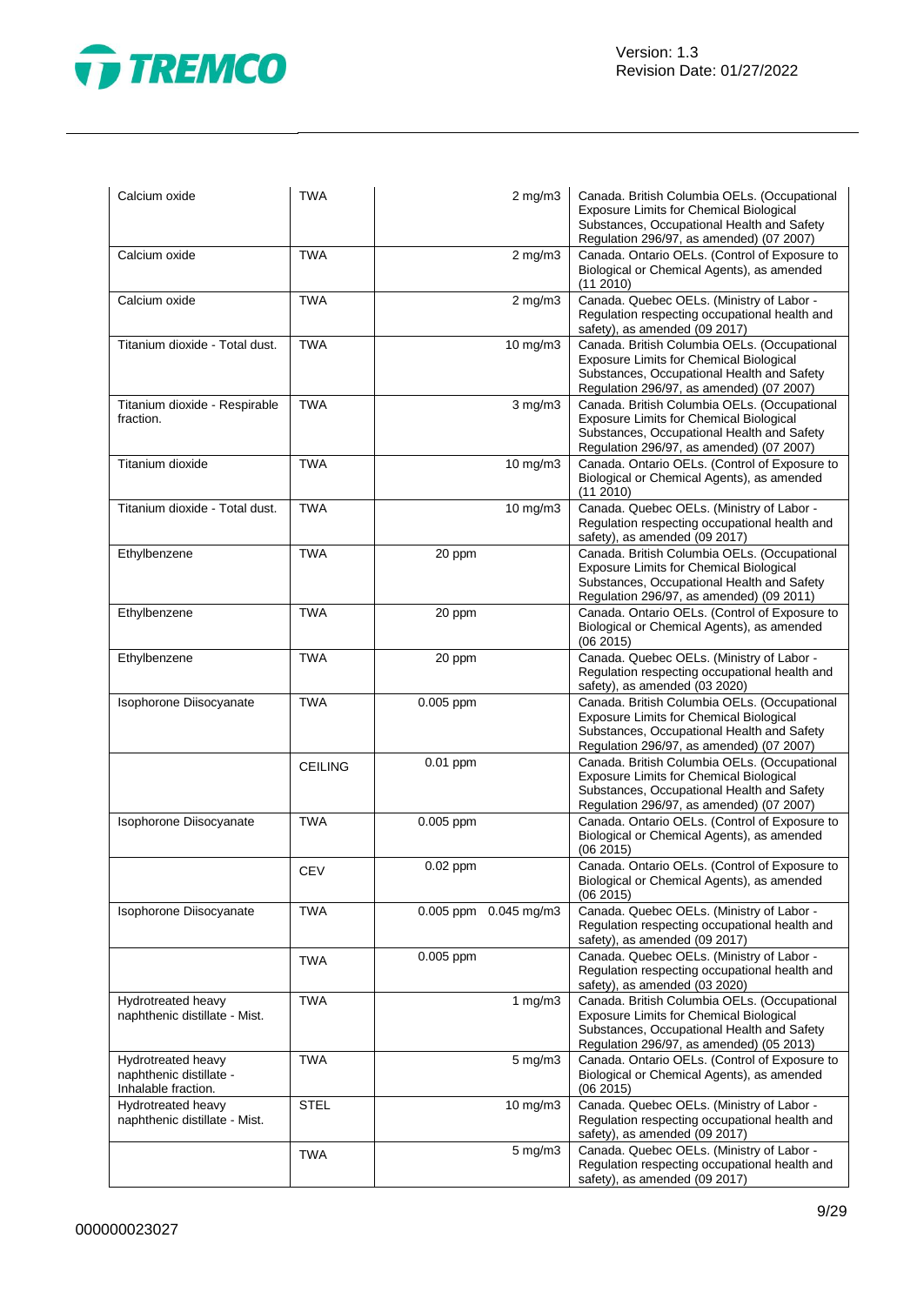

Ĭ

| <b>TWA</b><br><b>Exposure Limits for Chemical Biological</b><br>Regulation 296/97, as amended) (06 2020) |  | 0.2 mg/m3   Canada. British Columbia OELs. (Occupational<br>Substances, Occupational Health and Safety |
|----------------------------------------------------------------------------------------------------------|--|--------------------------------------------------------------------------------------------------------|
|----------------------------------------------------------------------------------------------------------|--|--------------------------------------------------------------------------------------------------------|

| <b>Chemical name</b>                           | <b>Type</b> | <b>Exposure Limit Values</b> | <b>Source</b>                                                                                                                                                                            |
|------------------------------------------------|-------------|------------------------------|------------------------------------------------------------------------------------------------------------------------------------------------------------------------------------------|
| Calcium carbonate - Total<br>dust.             | <b>STEL</b> | 20 mg/m3                     | Canada. British Columbia OELs. (Occupational<br><b>Exposure Limits for Chemical Biological</b><br>Substances, Occupational Health and Safety<br>Regulation 296/97, as amended) (07 2007) |
| Calcium carbonate -<br>Respirable fraction.    | <b>TWA</b>  | $3$ mg/m $3$                 | Canada. British Columbia OELs. (Occupational<br><b>Exposure Limits for Chemical Biological</b><br>Substances, Occupational Health and Safety<br>Regulation 296/97, as amended) (07 2007) |
| Calcium carbonate - Total<br>dust.             | <b>TWA</b>  | 10 mg/m3                     | Canada. British Columbia OELs. (Occupational<br><b>Exposure Limits for Chemical Biological</b><br>Substances, Occupational Health and Safety<br>Regulation 296/97, as amended) (07 2007) |
| Calcium carbonate - Total<br>dust.             | <b>TWA</b>  | 10 mg/m3                     | Canada. Quebec OELs. (Ministry of Labor -<br>Regulation respecting occupational health and<br>safety), as amended (09 2017)                                                              |
|                                                | <b>TWA</b>  | $10$ mg/m $3$                | Canada. British Columbia OELs. (Occupational<br><b>Exposure Limits for Chemical Biological</b><br>Substances, Occupational Health and Safety<br>Regulation 296/97, as amended) (06 2020) |
| Calcium carbonate -<br>Inhalable particles.    | <b>TWA</b>  | 10 mg/m3                     | Canada. Ontario OELs. (Control of Exposure to<br>Biological or Chemical Agents), as amended<br>(01 2020)                                                                                 |
| Calcium carbonate -<br>Respirable fraction.    | <b>TWA</b>  | $3$ mg/m $3$                 | Canada. Ontario OELs. (Control of Exposure to<br>Biological or Chemical Agents), as amended<br>(01 2020)                                                                                 |
| Calcium carbonate -<br>Respirable fraction.    | <b>TWA</b>  | $3$ mg/m $3$                 | Canada. British Columbia OELs. (Occupational<br><b>Exposure Limits for Chemical Biological</b><br>Substances, Occupational Health and Safety<br>Regulation 296/97, as amended) (06 2020) |
| Calcium carbonate -<br>Respirable particles.   | <b>TWA</b>  | $3$ mg/m $3$                 | Canada. Ontario OELs. (Control of Exposure to<br>Biological or Chemical Agents), as amended<br>(01 2020)                                                                                 |
| Calcium carbonate -<br>Inhalable fraction.     | <b>TWA</b>  | 10 mg/m3                     | Canada. Ontario OELs. (Control of Exposure to<br>Biological or Chemical Agents), as amended<br>(01 2020)                                                                                 |
| Polyvinyl chloride -<br>Respirable.            | <b>TWA</b>  | 1 $mg/m3$                    | Canada. British Columbia OELs. (Occupational<br><b>Exposure Limits for Chemical Biological</b><br>Substances, Occupational Health and Safety<br>Regulation 296/97, as amended) (07 2007) |
| Polyvinyl chloride -<br>Respirable fraction.   | <b>TWA</b>  | 1 $mg/m3$                    | Canada. Ontario OELs. (Control of Exposure to<br>Biological or Chemical Agents), as amended<br>(112010)                                                                                  |
| Polyvinyl chloride - Total<br>dust.            | <b>TWA</b>  | 10 mg/m3                     | Canada. Quebec OELs. (Ministry of Labor -<br>Regulation respecting occupational health and<br>safety), as amended (09 2017)                                                              |
| Calcium Carbonate<br>(Limestone) - Total dust. | <b>STEL</b> | 20 mg/m3                     | Canada. British Columbia OELs. (Occupational<br><b>Exposure Limits for Chemical Biological</b><br>Substances, Occupational Health and Safety<br>Regulation 296/97, as amended) (07 2007) |
|                                                | <b>TWA</b>  | 10 mg/m3                     | Canada. British Columbia OELs. (Occupational<br><b>Exposure Limits for Chemical Biological</b><br>Substances, Occupational Health and Safety<br>Regulation 296/97, as amended) (07 2007) |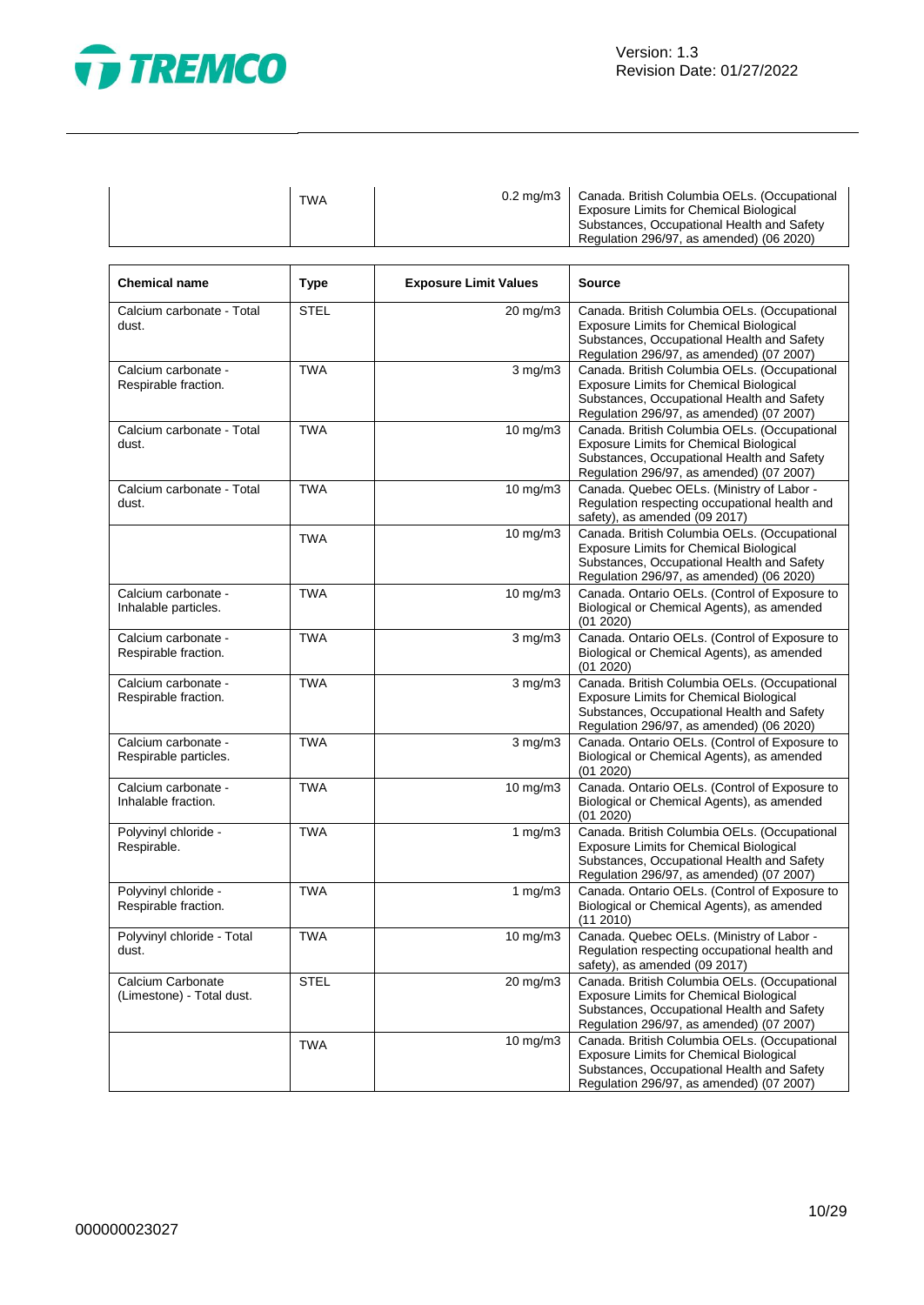



| Calcium Carbonate<br>(Limestone) - Respirable<br>fraction. | <b>TWA</b>  |           | $3 \text{ mg/m}$ | Canada. British Columbia OELs. (Occupational<br>Exposure Limits for Chemical Biological<br>Substances, Occupational Health and Safety<br>Regulation 296/97, as amended) (07 2007)        |
|------------------------------------------------------------|-------------|-----------|------------------|------------------------------------------------------------------------------------------------------------------------------------------------------------------------------------------|
| Calcium Carbonate<br>(Limestone) - Total dust.             | <b>TWA</b>  |           | 10 mg/m3         | Canada. Quebec OELs. (Ministry of Labor -<br>Regulation respecting occupational health and<br>safety), as amended (09 2017)                                                              |
| Xylene                                                     | <b>STEL</b> | $150$ ppm |                  | Canada. British Columbia OELs. (Occupational<br>Exposure Limits for Chemical Biological<br>Substances, Occupational Health and Safety<br>Regulation 296/97, as amended) (07 2007)        |
|                                                            | <b>TWA</b>  | $100$ ppm |                  | Canada. British Columbia OELs. (Occupational<br><b>Exposure Limits for Chemical Biological</b><br>Substances, Occupational Health and Safety<br>Regulation 296/97, as amended) (07 2007) |
| Xylene                                                     | <b>STEL</b> | $150$ ppm |                  | Canada. Ontario OELs. (Control of Exposure to<br>Biological or Chemical Agents), as amended<br>(11 2010)                                                                                 |
|                                                            | <b>TWA</b>  | $100$ ppm |                  | Canada. Ontario OELs. (Control of Exposure to<br>Biological or Chemical Agents), as amended<br>(112010)                                                                                  |
| Xylene                                                     | <b>TWA</b>  | 100 ppm   | 434 mg/m3        | Canada. Quebec OELs. (Ministry of Labor -<br>Regulation respecting occupational health and<br>safety), as amended (09 2017)                                                              |
|                                                            | <b>STEL</b> | $150$ ppm | 651 mg/m3        | Canada. Quebec OELs. (Ministry of Labor -<br>Regulation respecting occupational health and<br>safety), as amended (09 2017)                                                              |
|                                                            | <b>TWA</b>  | $100$ ppm |                  | Canada. Quebec OELs. (Ministry of Labor -<br>Regulation respecting occupational health and<br>safety), as amended (03 2020)                                                              |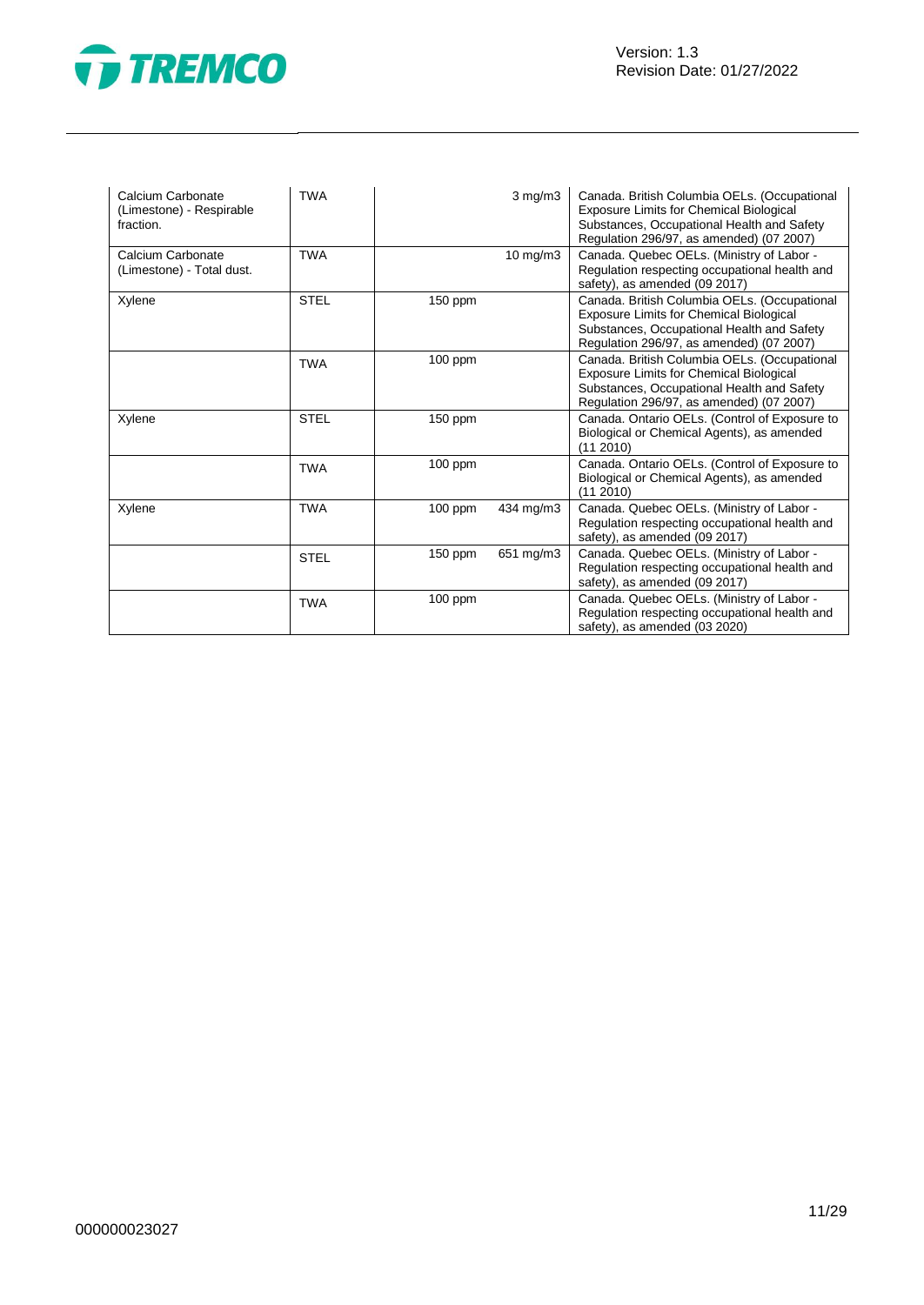

| Titanium dioxide - Total dust.             | <b>TWA</b>     |           | 10 mg/m3                  | Canada. British Columbia OELs. (Occupational<br><b>Exposure Limits for Chemical Biological</b><br>Substances, Occupational Health and Safety<br>Regulation 296/97, as amended) (07 2007) |
|--------------------------------------------|----------------|-----------|---------------------------|------------------------------------------------------------------------------------------------------------------------------------------------------------------------------------------|
| Titanium dioxide - Respirable<br>fraction. | <b>TWA</b>     |           | $3$ mg/m $3$              | Canada. British Columbia OELs. (Occupational<br><b>Exposure Limits for Chemical Biological</b><br>Substances, Occupational Health and Safety<br>Regulation 296/97, as amended) (07 2007) |
| Titanium dioxide                           | <b>TWA</b>     |           | 10 mg/m3                  | Canada. Ontario OELs. (Control of Exposure to<br>Biological or Chemical Agents), as amended<br>(112010)                                                                                  |
| Titanium dioxide - Total dust.             | <b>TWA</b>     |           | 10 mg/m3                  | Canada. Quebec OELs. (Ministry of Labor -<br>Regulation respecting occupational health and<br>safety), as amended (09 2017)                                                              |
| Calcium oxide                              | <b>TWA</b>     |           | $2$ mg/m $3$              | Canada. British Columbia OELs. (Occupational<br><b>Exposure Limits for Chemical Biological</b><br>Substances, Occupational Health and Safety<br>Regulation 296/97, as amended) (07 2007) |
| Calcium oxide                              | <b>TWA</b>     |           | $2$ mg/m $3$              | Canada. Ontario OELs. (Control of Exposure to<br>Biological or Chemical Agents), as amended<br>(11 2010)                                                                                 |
| Calcium oxide                              | <b>TWA</b>     |           | $2$ mg/m $3$              | Canada. Quebec OELs. (Ministry of Labor -<br>Regulation respecting occupational health and<br>safety), as amended (09 2017)                                                              |
| Diisodecyl phthalate                       | <b>TWA</b>     |           | 5 mg/m3                   | Canada. Ontario OELs. (Control of Exposure to<br>Biological or Chemical Agents), as amended<br>(112010)                                                                                  |
| Ethylbenzene                               | <b>TWA</b>     | 20 ppm    |                           | Canada. British Columbia OELs. (Occupational<br>Exposure Limits for Chemical Biological<br>Substances, Occupational Health and Safety<br>Regulation 296/97, as amended) (09 2011)        |
| Ethylbenzene                               | <b>TWA</b>     | 20 ppm    |                           | Canada. Ontario OELs. (Control of Exposure to<br>Biological or Chemical Agents), as amended<br>(062015)                                                                                  |
| Ethylbenzene                               | <b>TWA</b>     | 20 ppm    |                           | Canada. Quebec OELs. (Ministry of Labor -<br>Regulation respecting occupational health and<br>safety), as amended (03 2020)                                                              |
| Isophorone Diisocyanate                    | <b>TWA</b>     | 0.005 ppm |                           | Canada. British Columbia OELs. (Occupational<br><b>Exposure Limits for Chemical Biological</b><br>Substances, Occupational Health and Safety<br>Regulation 296/97, as amended) (07 2007) |
|                                            | <b>CEILING</b> | 0.01 ppm  |                           | Canada. British Columbia OELs. (Occupational<br>Exposure Limits for Chemical Biological<br>Substances, Occupational Health and Safety<br>Regulation 296/97, as amended) (07 2007)        |
| Isophorone Diisocyanate                    | <b>TWA</b>     | 0.005 ppm |                           | Canada. Ontario OELs. (Control of Exposure to<br>Biological or Chemical Agents), as amended<br>(06 2015)                                                                                 |
|                                            | <b>CEV</b>     | 0.02 ppm  |                           | Canada. Ontario OELs. (Control of Exposure to<br>Biological or Chemical Agents), as amended<br>(06 2015)                                                                                 |
| Isophorone Diisocyanate                    | <b>TWA</b>     |           | $0.005$ ppm $0.045$ mg/m3 | Canada. Quebec OELs. (Ministry of Labor -<br>Regulation respecting occupational health and<br>safety), as amended (09 2017)                                                              |
|                                            | <b>TWA</b>     | 0.005 ppm |                           | Canada. Quebec OELs. (Ministry of Labor -<br>Regulation respecting occupational health and<br>safety), as amended (03 2020)                                                              |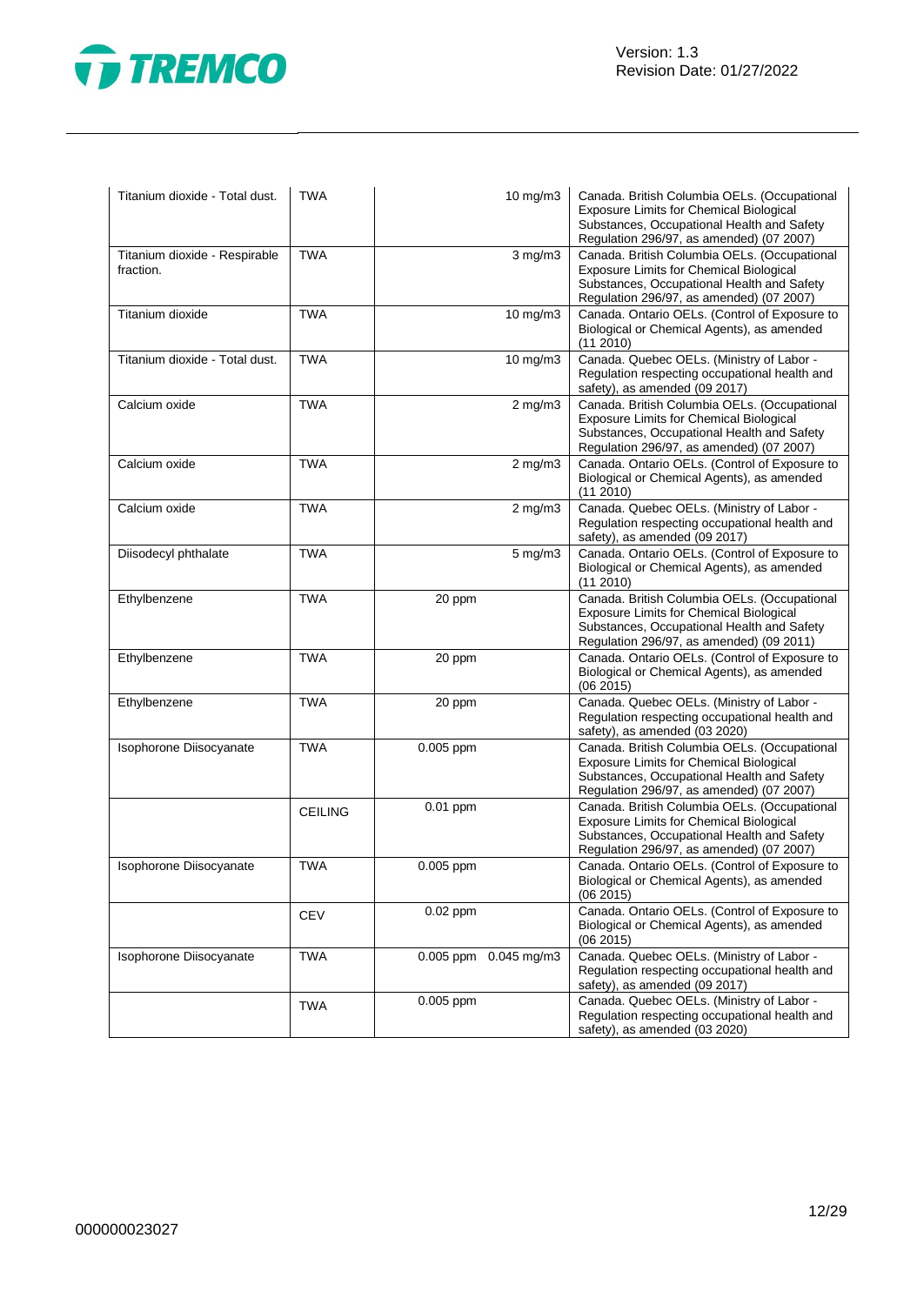

| Hydrotreated heavy<br>naphthenic distillate - Mist.                  | <b>TWA</b>  | 1 $mg/m3$               | Canada. British Columbia OELs. (Occupational<br><b>Exposure Limits for Chemical Biological</b><br>Substances, Occupational Health and Safety<br>Regulation 296/97, as amended) (05 2013) |
|----------------------------------------------------------------------|-------------|-------------------------|------------------------------------------------------------------------------------------------------------------------------------------------------------------------------------------|
| Hydrotreated heavy<br>naphthenic distillate -<br>Inhalable fraction. | <b>TWA</b>  | $5$ mg/m $3$            | Canada. Ontario OELs. (Control of Exposure to<br>Biological or Chemical Agents), as amended<br>(062015)                                                                                  |
| Hydrotreated heavy<br>naphthenic distillate - Mist.                  | <b>STEL</b> | 10 mg/m3                | Canada. Quebec OELs. (Ministry of Labor -<br>Regulation respecting occupational health and<br>safety), as amended (09 2017)                                                              |
|                                                                      | <b>TWA</b>  | 5 mg/m3                 | Canada. Quebec OELs. (Ministry of Labor -<br>Regulation respecting occupational health and<br>safety), as amended (09 2017)                                                              |
|                                                                      | TWA         | $0.2$ mg/m $3$          | Canada. British Columbia OELs. (Occupational<br>Exposure Limits for Chemical Biological<br>Substances, Occupational Health and Safety<br>Regulation 296/97, as amended) (06 2020)        |
| Stearic acid - Respirable<br>fraction.                               | <b>TWA</b>  | $3$ mg/m $3$            | Canada. Ontario OELs. (Control of Exposure to<br>Biological or Chemical Agents), as amended<br>(01 2020)                                                                                 |
| Stearic acid - Respirable.                                           | <b>TWA</b>  | $3$ mg/m $3$            | Canada. British Columbia OELs. (Occupational<br><b>Exposure Limits for Chemical Biological</b><br>Substances, Occupational Health and Safety<br>Regulation 296/97, as amended) (01 2021) |
| Stearic acid - Inhalable                                             | <b>TWA</b>  | 10 mg/m3                | Canada. British Columbia OELs. (Occupational<br><b>Exposure Limits for Chemical Biological</b><br>Substances, Occupational Health and Safety<br>Regulation 296/97, as amended) (01 2021) |
| Stearic acid                                                         | <b>TWA</b>  | 10 ppm                  | Canada. Quebec OELs. (Ministry of Labor -<br>Regulation respecting occupational health and<br>safety), as amended (03 2020)                                                              |
| Aluminum oxide - Respirable<br>fraction.                             | <b>TWA</b>  | 1 $mg/m3$               | Canada. Ontario OELs. (Control of Exposure to<br>Biological or Chemical Agents), as amended<br>(112010)                                                                                  |
| Aluminum oxide - Inhalable<br>fraction.                              | <b>TWA</b>  | 10 mg/m3                | Canada. Ontario OELs. (Control of Exposure to<br>Biological or Chemical Agents), as amended<br>(06 2015)                                                                                 |
| Aluminum oxide - Respirable<br>fraction.                             | <b>TWA</b>  | $3$ mg/m $3$            | Canada. Ontario OELs. (Control of Exposure to<br>Biological or Chemical Agents), as amended<br>(06 2015)                                                                                 |
| Aluminum oxide - Total dust.<br>- as Al                              | <b>TWA</b>  | 10 mg/m3                | Canada. Quebec OELs. (Ministry of Labor -<br>Regulation respecting occupational health and<br>safety), as amended (09 2017)                                                              |
| Aluminum oxide - Respirable.                                         | <b>TWA</b>  | $1.0$ mg/m $3$          | Canada. British Columbia OELs. (Occupational<br>Exposure Limits for Chemical Biological<br>Substances, Occupational Health and Safety<br>Regulation 296/97, as amended) (06 2020)        |
| Aluminum oxide - Total dust.                                         | <b>TWA</b>  | 10 mg/m3                | Canada. British Columbia OELs. (Occupational<br><b>Exposure Limits for Chemical Biological</b><br>Substances, Occupational Health and Safety<br>Regulation 296/97, as amended) (06 2020) |
| Aluminum oxide - Inhalable<br>particles.                             | <b>TWA</b>  | 10 mg/m3                | Canada. Ontario OELs. (Control of Exposure to<br>Biological or Chemical Agents), as amended<br>(01 2020)                                                                                 |
| Aluminum oxide - Respirable<br>particles.                            | <b>TWA</b>  | $3$ mg/m $3$            | Canada. Ontario OELs. (Control of Exposure to<br>Biological or Chemical Agents), as amended<br>(01 2020)                                                                                 |
| Aluminum oxide - Respirable<br>fraction.                             | <b>TWA</b>  | $\overline{3}$ mg/m $3$ | Canada. British Columbia OELs. (Occupational<br><b>Exposure Limits for Chemical Biological</b><br>Substances, Occupational Health and Safety<br>Regulation 296/97, as amended) (06 2020) |
| Dibutyl tin dilaurate - as Sn                                        | <b>STEL</b> | $0.2$ mg/m $3$          | Canada. British Columbia OELs. (Occupational<br><b>Exposure Limits for Chemical Biological</b><br>Substances, Occupational Health and Safety<br>Regulation 296/97, as amended) (07 2007) |
|                                                                      | <b>TWA</b>  | $0.1$ mg/m $3$          | Canada. British Columbia OELs. (Occupational<br><b>Exposure Limits for Chemical Biological</b><br>Substances, Occupational Health and Safety                                             |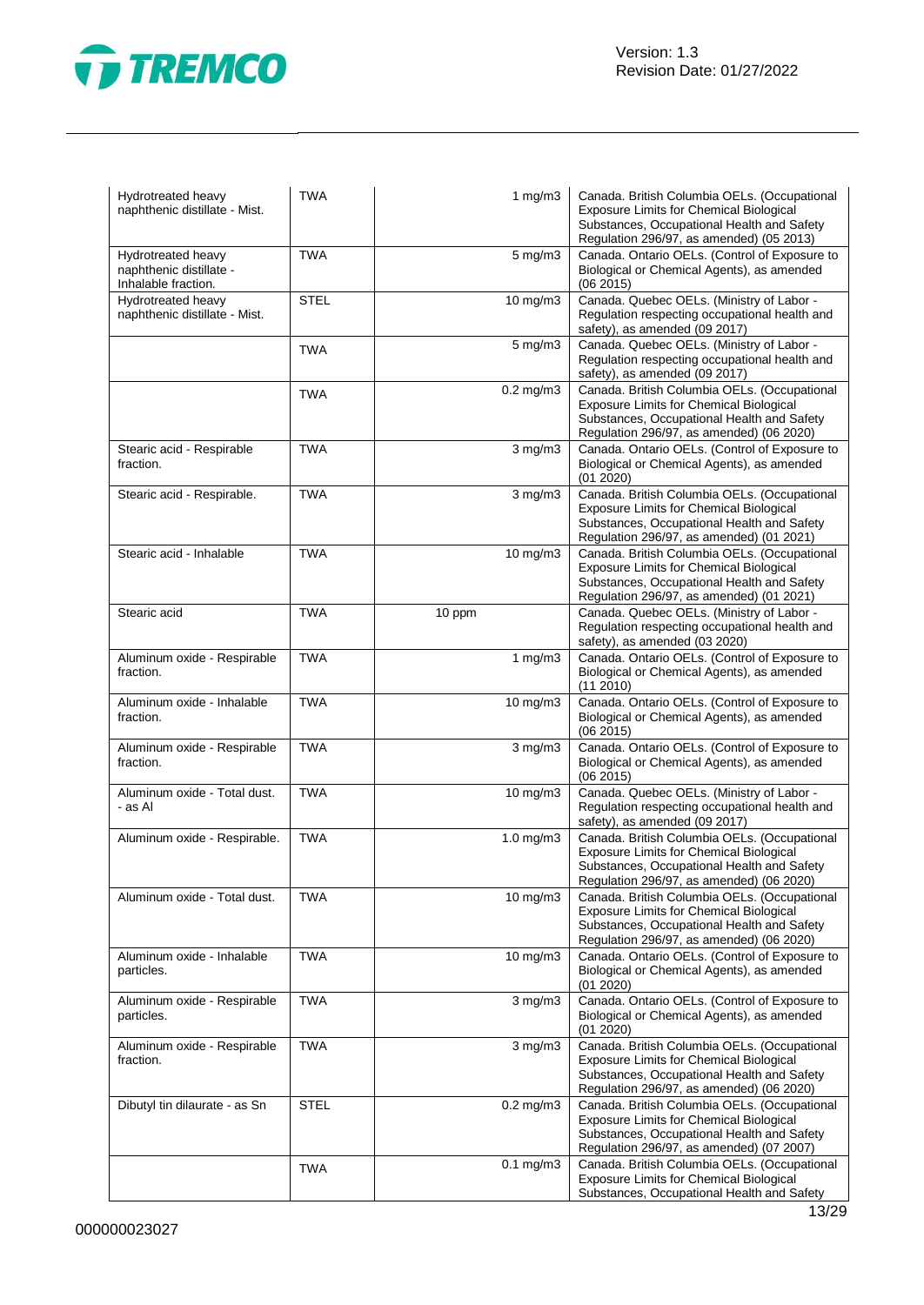

|                                    |             |                   | Regulation 296/97, as amended) (07 2007)                                                                                                                                                 |
|------------------------------------|-------------|-------------------|------------------------------------------------------------------------------------------------------------------------------------------------------------------------------------------|
| Dibutyl tin dilaurate - as Sn      | <b>TWA</b>  | $0.1$ mg/m $3$    | Canada. Ontario OELs. (Control of Exposure to<br>Biological or Chemical Agents), as amended<br>(11 2010)                                                                                 |
| Dibutyl tin dilaurate - as Sn      | <b>STEL</b> | $0.2$ mg/m $3$    | Canada. Quebec OELs. (Ministry of Labor -<br>Regulation respecting occupational health and<br>safety), as amended (09 2017)                                                              |
|                                    | <b>TWA</b>  | $0.1$ mg/m $3$    | Canada. Quebec OELs. (Ministry of Labor -<br>Regulation respecting occupational health and<br>safety), as amended (09 2017)                                                              |
| Diisodecyl phthalate (mixed<br>ls) | <b>TWA</b>  | $5 \text{ mg/m}$  | Canada. Ontario OELs. (Control of Exposure to<br>Biological or Chemical Agents), as amended<br>(08 2017)                                                                                 |
| Zirconium dioxide - as Zr          | <b>STEL</b> | $10 \text{ mg/m}$ | Canada. British Columbia OELs. (Occupational<br><b>Exposure Limits for Chemical Biological</b><br>Substances, Occupational Health and Safety<br>Regulation 296/97, as amended) (07 2007) |
|                                    | <b>TWA</b>  | $5 \text{ mg/m}$  | Canada. British Columbia OELs. (Occupational<br><b>Exposure Limits for Chemical Biological</b><br>Substances, Occupational Health and Safety<br>Regulation 296/97, as amended) (07 2007) |
| Zirconium dioxide - as Zr          | <b>TWA</b>  | $5 \text{ mg/m}$  | Canada. Ontario OELs. (Control of Exposure to<br>Biological or Chemical Agents), as amended<br>(11 2010)                                                                                 |
|                                    | <b>STEL</b> | $10 \text{ mg/m}$ | Canada. Ontario OELs. (Control of Exposure to<br>Biological or Chemical Agents), as amended<br>(112010)                                                                                  |
| Zirconium dioxide - as Zr          | <b>TWA</b>  | 5 mg/m3           | Canada. Quebec OELs. (Ministry of Labor -<br>Regulation respecting occupational health and<br>safety), as amended (09 2017)                                                              |
|                                    | <b>STEL</b> | $10 \text{ mg/m}$ | Canada. Quebec OELs. (Ministry of Labor -<br>Regulation respecting occupational health and<br>safety), as amended (09 2017)                                                              |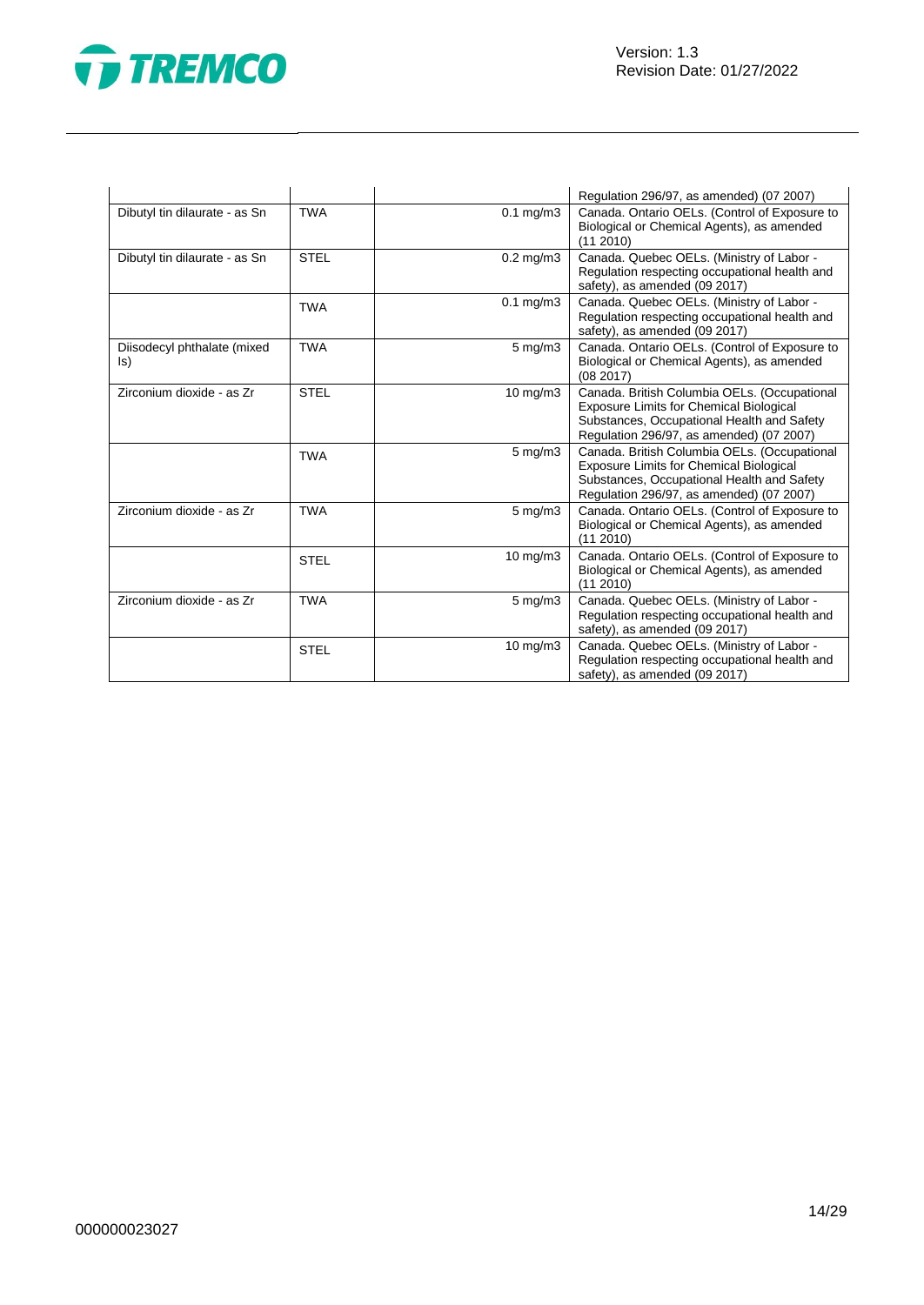

| Zirconium dioxide -<br>Respirable fraction.  | <b>TWA</b> |        | $3 \text{ mg/m}$ | Canada. Ontario OELs. (Control of Exposure to<br>Biological or Chemical Agents), as amended<br>(01 2020)                                                                                 |
|----------------------------------------------|------------|--------|------------------|------------------------------------------------------------------------------------------------------------------------------------------------------------------------------------------|
| Zirconium dioxide - Total<br>dust.           | <b>TWA</b> |        | 10 mg/m3         | Canada. Quebec OELs. (Ministry of Labor -<br>Regulation respecting occupational health and<br>safety), as amended (04 2019)                                                              |
| Zirconium dioxide - Inhalable<br>fraction.   | <b>TWA</b> |        | 10 mg/m3         | Canada. Ontario OELs. (Control of Exposure to<br>Biological or Chemical Agents), as amended<br>(01 2020)                                                                                 |
| Zirconium dioxide - Inhalable<br>particles.  | <b>TWA</b> |        | 10 mg/m3         | Canada. Ontario OELs. (Control of Exposure to<br>Biological or Chemical Agents), as amended<br>(01 2020)                                                                                 |
| Zirconium dioxide -<br>Respirable fraction.  | <b>TWA</b> |        | $3$ mg/m $3$     | Canada. British Columbia OELs. (Occupational<br><b>Exposure Limits for Chemical Biological</b><br>Substances, Occupational Health and Safety<br>Regulation 296/97, as amended) (06 2020) |
| Zirconium dioxide - Total<br>dust.           | <b>TWA</b> |        | 10 mg/m3         | Canada. British Columbia OELs. (Occupational<br><b>Exposure Limits for Chemical Biological</b><br>Substances, Occupational Health and Safety<br>Regulation 296/97, as amended) (06 2020) |
| Zirconium dioxide -<br>Respirable particles. | <b>TWA</b> |        | $3$ mg/m $3$     | Canada. Ontario OELs. (Control of Exposure to<br>Biological or Chemical Agents), as amended<br>(01 2020)                                                                                 |
| Amorphous silica - Total                     | <b>TWA</b> |        | $4$ mg/m $3$     | Canada. British Columbia OELs. (Occupational<br><b>Exposure Limits for Chemical Biological</b><br>Substances, Occupational Health and Safety<br>Regulation 296/97, as amended) (07 2007) |
| Amorphous silica -<br>Respirable.            | <b>TWA</b> |        | 1.5 mg/m3        | Canada. British Columbia OELs. (Occupational<br><b>Exposure Limits for Chemical Biological</b><br>Substances, Occupational Health and Safety<br>Regulation 296/97, as amended) (07 2007) |
| Amorphous silica -<br>Respirable dust.       | <b>TWA</b> |        | $6$ mg/m $3$     | Canada. Quebec OELs. (Ministry of Labor -<br>Regulation respecting occupational health and<br>safety), as amended (09 2017)                                                              |
| Amorphous silica -<br>Respirable fraction.   | <b>TWA</b> |        | $3$ mg/m $3$     | Canada. British Columbia OELs. (Occupational<br><b>Exposure Limits for Chemical Biological</b><br>Substances, Occupational Health and Safety<br>Regulation 296/97, as amended) (06 2020) |
| Amorphous silica - Inhalable<br>fraction.    | <b>TWA</b> |        | 10 mg/m3         | Canada. Ontario OELs. (Control of Exposure to<br>Biological or Chemical Agents), as amended<br>(01 2020)                                                                                 |
| Amorphous silica -<br>Respirable particles.  | <b>TWA</b> |        | $3$ mg/m $3$     | Canada. Ontario OELs. (Control of Exposure to<br>Biological or Chemical Agents), as amended<br>(01 2020)                                                                                 |
| Amorphous silica - Total dust.               | <b>TWA</b> |        | 10 mg/m3         | Canada. Quebec OELs. (Ministry of Labor -<br>Regulation respecting occupational health and<br>safety), as amended (03 2020)                                                              |
| Amorphous silica -<br>Respirable fraction.   | <b>TWA</b> |        | $3$ mg/m $3$     | Canada. Ontario OELs. (Control of Exposure to<br>Biological or Chemical Agents), as amended<br>(01 2020)                                                                                 |
| Amorphous silica - Total dust.               | <b>TWA</b> |        | 10 mg/m3         | Canada. British Columbia OELs. (Occupational<br><b>Exposure Limits for Chemical Biological</b><br>Substances, Occupational Health and Safety<br>Regulation 296/97, as amended) (06 2020) |
| Amorphous silica - Inhalable<br>particles.   | <b>TWA</b> |        | $10$ mg/m $3$    | Canada. Ontario OELs. (Control of Exposure to<br>Biological or Chemical Agents), as amended<br>(01 2020)                                                                                 |
| Toluene                                      | <b>TWA</b> | 20 ppm |                  | Canada. Ontario OELs. (Control of Exposure to<br>Biological or Chemical Agents), as amended<br>(112010)                                                                                  |
| Toluene                                      | <b>TWA</b> | 20 ppm |                  | Canada. British Columbia OELs. (Occupational<br><b>Exposure Limits for Chemical Biological</b><br>Substances, Occupational Health and Safety<br>Regulation 296/97, as amended) (07 2007) |
| Toluene                                      | <b>TWA</b> | 50 ppm | 188 mg/m3        | Canada. Quebec OELs. (Ministry of Labor -<br>Regulation respecting occupational health and<br>safety), as amended (09 2017)                                                              |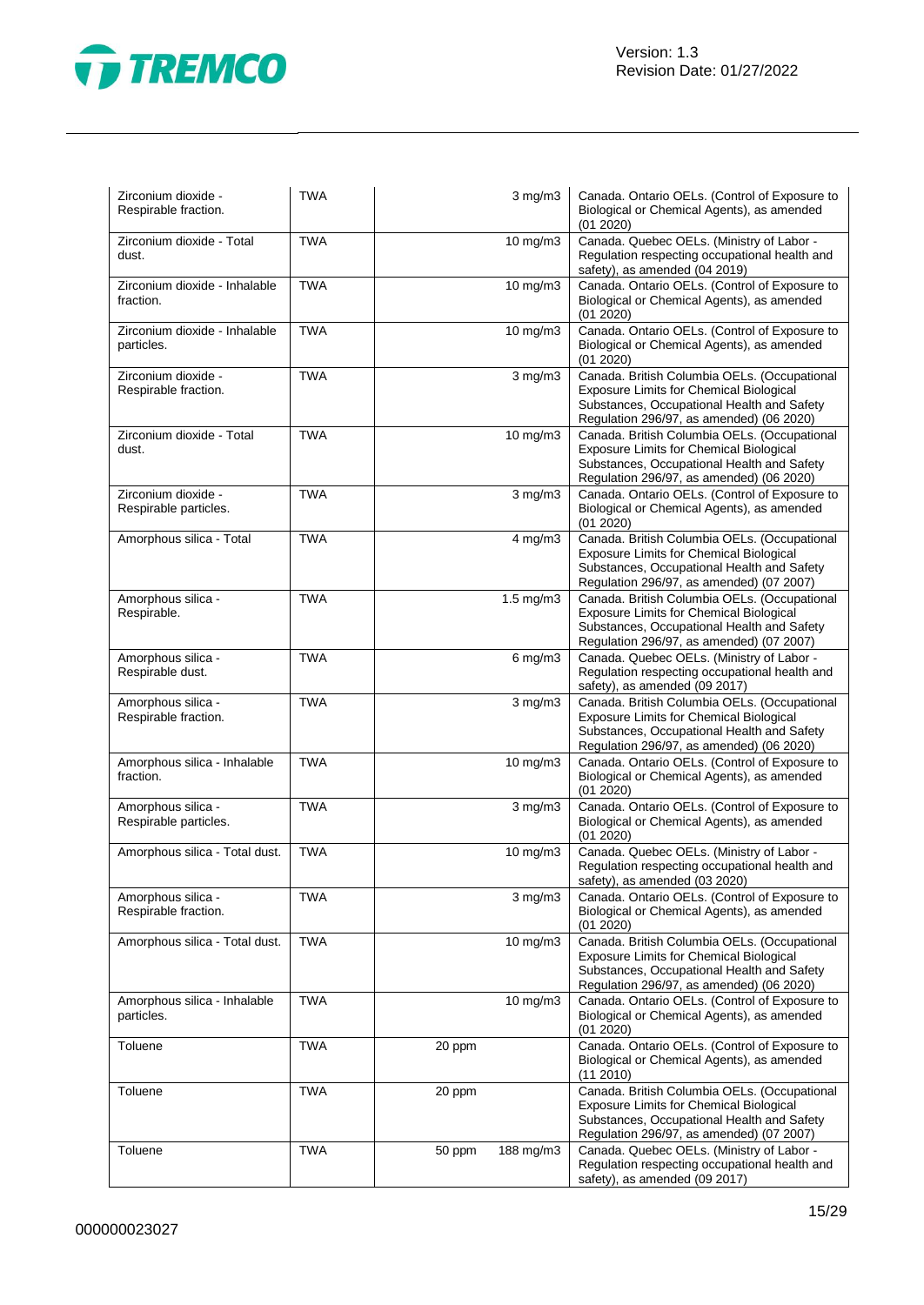

|                                                                       | <b>TWA</b>  | 50 ppm              | Canada. Quebec OELs. (Ministry of Labor -<br>Regulation respecting occupational health and<br>safety), as amended (03 2020)                                                              |
|-----------------------------------------------------------------------|-------------|---------------------|------------------------------------------------------------------------------------------------------------------------------------------------------------------------------------------|
| Stannous octoate - as Sn                                              | <b>TWA</b>  | $0.1$ mg/m $3$      | Canada. British Columbia OELs. (Occupational<br><b>Exposure Limits for Chemical Biological</b><br>Substances, Occupational Health and Safety<br>Regulation 296/97, as amended) (07 2018) |
|                                                                       | <b>STEL</b> | $0.2$ mg/m $3$      | Canada. British Columbia OELs. (Occupational<br><b>Exposure Limits for Chemical Biological</b><br>Substances, Occupational Health and Safety<br>Regulation 296/97, as amended) (07 2018) |
| Stannous octoate - as Sn                                              | <b>TWA</b>  | $0.1$ mg/m $3$      | Canada. Ontario OELs. (Control of Exposure to<br>Biological or Chemical Agents), as amended<br>(08 2017)                                                                                 |
| Stannous octoate - as Sn                                              | <b>TWA</b>  | $0.1$ mg/m $3$      | Canada. Quebec OELs. (Ministry of Labor -<br>Regulation respecting occupational health and<br>safety), as amended (09 2017)                                                              |
|                                                                       | STEL        | $0.2$ mg/m $3$      | Canada. Quebec OELs. (Ministry of Labor -<br>Regulation respecting occupational health and<br>safety), as amended (09 2017)                                                              |
| Crystalline Silica (Quartz)/<br>Silica Sand - Respirable<br>fraction. | <b>TWA</b>  | $0.10$ mg/m $3$     | Canada. Ontario OELs. (Control of Exposure to<br>Biological or Chemical Agents), as amended<br>(06 2015)                                                                                 |
| Crystalline Silica (Quartz)/<br>Silica Sand - Respirable dust.        | <b>TWA</b>  | $0.1$ mg/m $3$      | Canada. Quebec OELs. (Ministry of Labor -<br>Regulation respecting occupational health and<br>safety), as amended (09 2017)                                                              |
| Crystalline Silica (Quartz)/<br>Silica Sand - Respirable<br>fraction. | <b>TWA</b>  | $0.025$ mg/m $3$    | Canada. British Columbia OELs. (Occupational<br><b>Exposure Limits for Chemical Biological</b><br>Substances, Occupational Health and Safety<br>Regulation 296/97, as amended) (06 2020) |
| 1,2,4-Trimethylbenzene                                                | <b>TWA</b>  | 123 mg/m3<br>25 ppm | Canada. Alberta OELs (Occupational Health &<br>Safety Code, Schedule 1, Table 2), as<br>amended (07 2009)                                                                                |
| 1,2,4-Trimethylbenzene                                                | <b>TWA</b>  | 25 ppm              | Canada. British Columbia OELs. (Occupational<br>Exposure Limits for Chemical Biological<br>Substances, Occupational Health and Safety<br>Regulation 296/97, as amended) (07 2007)        |
| 1,2,4-Trimethylbenzene                                                | <b>TWA</b>  | 25 ppm              | Canada. Ontario OELs. (Control of Exposure to<br>Biological or Chemical Agents), as amended<br>(112010)                                                                                  |
| 1,2,4-Trimethylbenzene                                                | <b>TWA</b>  | 25 ppm              | Canada. Quebec OELs. (Ministry of Labor -<br>Regulation respecting occupational health and<br>safety), as amended (03 2020)                                                              |
| 1,3,5-Trimethylbenzene                                                | <b>TWA</b>  | 25 ppm              | Canada. Ontario OELs. (Control of Exposure to<br>Biological or Chemical Agents), as amended<br>(11 2010)                                                                                 |
| 1,3,5-Trimethylbenzene                                                | <b>TWA</b>  | 25 ppm              | Canada. British Columbia OELs. (Occupational<br><b>Exposure Limits for Chemical Biological</b><br>Substances, Occupational Health and Safety<br>Regulation 296/97, as amended) (07 2007) |
| 2-Ethylhexanoic acid - Vapor<br>and aerosol, inhalable.               | <b>TWA</b>  | $5 \text{ mg/m}$    | Canada. British Columbia OELs. (Occupational<br><b>Exposure Limits for Chemical Biological</b><br>Substances, Occupational Health and Safety<br>Regulation 296/97, as amended) (07 2007) |
| 2-Ethylhexanoic acid -<br>Inhalable fraction and vapor.               | <b>TWA</b>  | $5 \text{ mg/m}$    | Canada. Ontario OELs. (Control of Exposure to<br>Biological or Chemical Agents), as amended<br>(11 2010)                                                                                 |
| Methanol                                                              | <b>TWA</b>  | 200 ppm             | Canada. British Columbia OELs. (Occupational<br><b>Exposure Limits for Chemical Biological</b><br>Substances, Occupational Health and Safety<br>Regulation 296/97, as amended) (07 2007) |
| Methanol                                                              | <b>TWA</b>  | 200 ppm             | Canada. Ontario OELs. (Control of Exposure to<br>Biological or Chemical Agents), as amended<br>(11 2010)                                                                                 |
|                                                                       | <b>STEL</b> | $250$ ppm           | Canada. British Columbia OELs. (Occupational<br>Exposure Limits for Chemical Biological<br>Substances, Occupational Health and Safety<br>Regulation 296/97, as amended) (07 2007)        |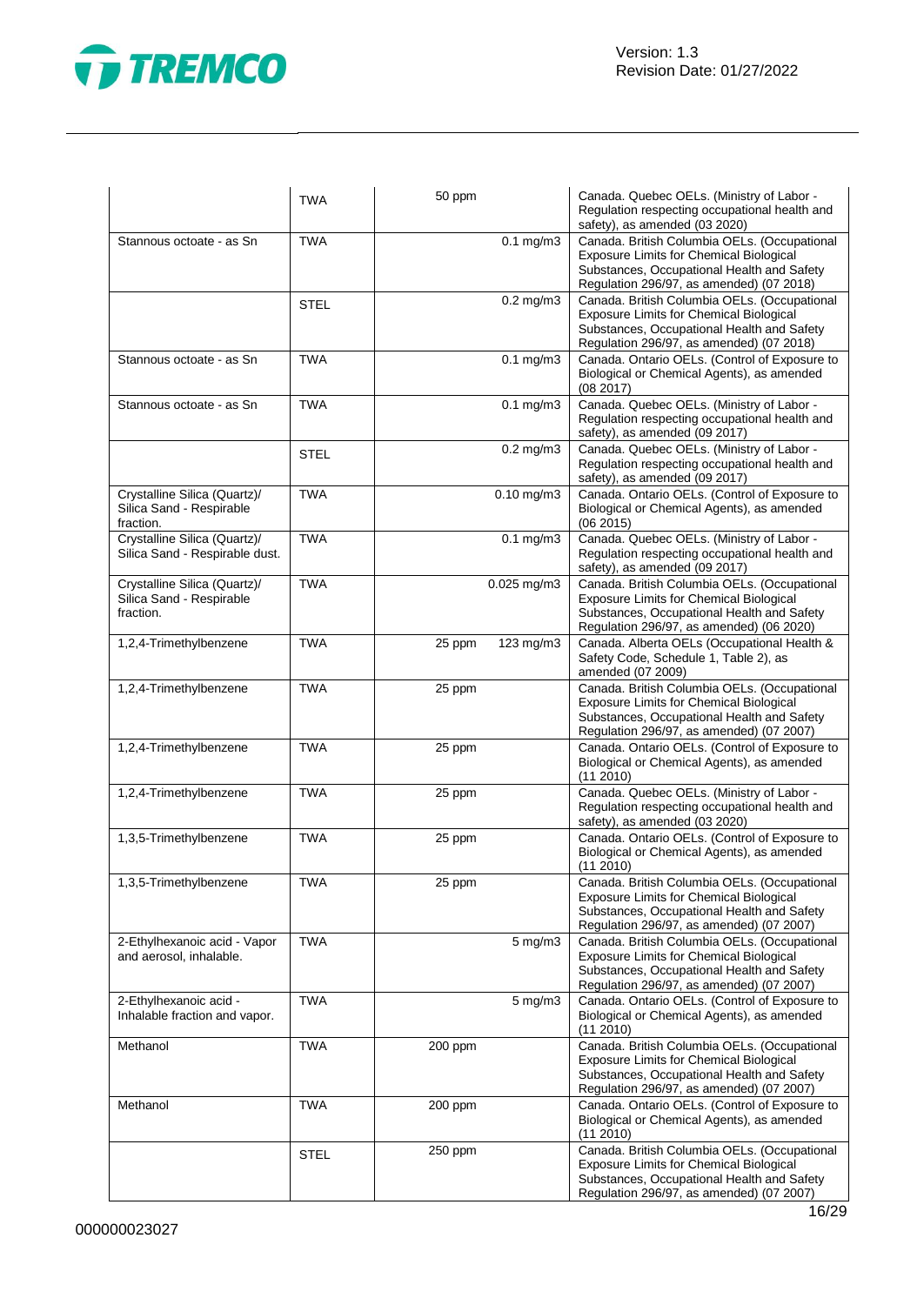

|          | <b>STEL</b> | 250 ppm   |              | Canada. Ontario OELs. (Control of Exposure to<br>Biological or Chemical Agents), as amended<br>(112010)                                                                                  |
|----------|-------------|-----------|--------------|------------------------------------------------------------------------------------------------------------------------------------------------------------------------------------------|
| Methanol | <b>STEL</b> | 250 ppm   | 328 mg/m3    | Canada. Quebec OELs. (Ministry of Labor -<br>Regulation respecting occupational health and<br>safety), as amended (09 2017)                                                              |
|          | <b>TWA</b>  | 200 ppm   | 262 mg/m3    | Canada. Quebec OELs. (Ministry of Labor -<br>Regulation respecting occupational health and<br>safety), as amended (09 2017)                                                              |
|          | <b>TWA</b>  | 200 ppm   |              | Canada. Quebec OELs. (Ministry of Labor -<br>Regulation respecting occupational health and<br>safety), as amended (03 2020)                                                              |
| Benzene  | <b>STEL</b> | $2.5$ ppm |              | Canada. British Columbia OELs. (Occupational<br><b>Exposure Limits for Chemical Biological</b><br>Substances, Occupational Health and Safety<br>Regulation 296/97, as amended) (07 2007) |
|          | <b>TWA</b>  | $0.5$ ppm |              | Canada. British Columbia OELs. (Occupational<br><b>Exposure Limits for Chemical Biological</b><br>Substances, Occupational Health and Safety<br>Regulation 296/97, as amended) (07 2007) |
| Benzene  | <b>TWA</b>  | $0.5$ ppm |              | Canada. Ontario OELs. (Control of Exposure to<br>Biological or Chemical Agents), as amended<br>(06 2015)                                                                                 |
|          | <b>STEL</b> | $2.5$ ppm |              | Canada. Ontario OELs. (Control of Exposure to<br>Biological or Chemical Agents), as amended<br>(062015)                                                                                  |
| Benzene  | <b>TWA</b>  | 1 ppm     | $3$ mg/m $3$ | Canada. Quebec OELs. (Ministry of Labor -<br>Regulation respecting occupational health and<br>safety), as amended (09 2017)                                                              |
|          | <b>STEL</b> | 5 ppm     | 15.5 mg/m3   | Canada. Quebec OELs. (Ministry of Labor -<br>Regulation respecting occupational health and<br>safety), as amended (09 2017)                                                              |
|          | <b>TWA</b>  | 1 ppm     |              | Canada. Quebec OELs. (Ministry of Labor -<br>Regulation respecting occupational health and<br>safety), as amended (03 2020)                                                              |

#### **Biological Limit Values**

| <b>Chemical Identity</b>                                                                            | <b>Exposure Limit Values</b>   | <b>Source</b>       |
|-----------------------------------------------------------------------------------------------------|--------------------------------|---------------------|
| Xylene (Methylhippuric acids:<br>Sampling time: End of shift.)                                      | 1.5 g/g (Creatinine in urine)  | ACGIH BEI (03 2013) |
| Ethylbenzene (Sum of<br>mandelic acid and<br>phenylglyoxylic acid:<br>Sampling time: End of shift.) | 0.15 g/g (Creatinine in urine) | ACGIH BEI (02 2014) |

#### **Appropriate Engineering Controls**

Mechanical ventilation or local exhaust ventilation may be required. Observe good industrial hygiene practices. Observe occupational exposure limits and minimize the risk of inhalation of dust.

#### **Individual protection measures, such as personal protective equipment**

| <b>Eye/face protection:</b>                | Wear safety glasses with side shields (or goggles).                                                                                                                                                                                  |
|--------------------------------------------|--------------------------------------------------------------------------------------------------------------------------------------------------------------------------------------------------------------------------------------|
| Skin Protection<br><b>Hand Protection:</b> | Additional Information: Use suitable protective gloves if risk of skin contact.                                                                                                                                                      |
| <b>Skin and Body Protection:</b>           | Wear suitable protective clothing. Wear chemical-resistant gloves,<br>footwear, and protective clothing appropriate for the risk of exposure.<br>Contact health and safety professional or manufacturer for specific<br>information. |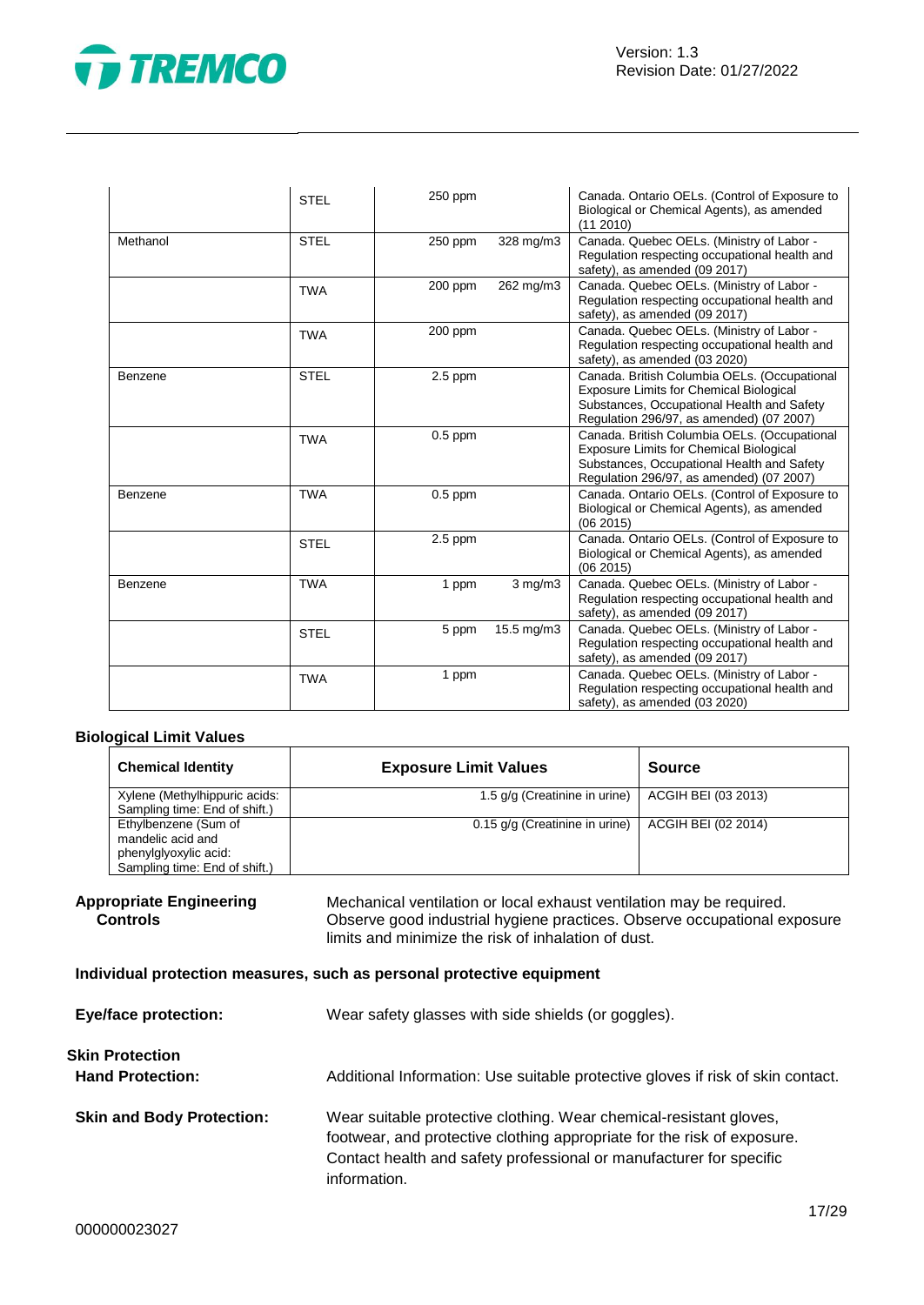

| <b>Respiratory Protection:</b> | If engineering controls do not maintain airborne concentrations below<br>recommended exposure limits (where applicable) or to an acceptable level<br>(in countries where exposure limits have not been established), an<br>approved respirator must be worn. Air-purifying respirator with an<br>appropriate, government approved (where applicable), air-purifying filter,<br>cartridge or canister. Contact health and safety professional or<br>manufacturer for specific information. |
|--------------------------------|-------------------------------------------------------------------------------------------------------------------------------------------------------------------------------------------------------------------------------------------------------------------------------------------------------------------------------------------------------------------------------------------------------------------------------------------------------------------------------------------|
| Hygiene measures:              | Observe good industrial hygiene practices. Wash hands before breaks and<br>immediately after handling the product. Do not handle until all safety<br>precautions have been read and understood. Obtain special instructions<br>before use. Contaminated work clothing should not be allowed out of the<br>workplace. Avoid contact with skin.                                                                                                                                             |

# **9. Physical and chemical properties**

| Appearance                                            |                                                                                                                                                                                                                                                                                                 |
|-------------------------------------------------------|-------------------------------------------------------------------------------------------------------------------------------------------------------------------------------------------------------------------------------------------------------------------------------------------------|
| <b>Physical state:</b>                                | solid solid solid                                                                                                                                                                                                                                                                               |
| Form:                                                 | Paste Paste Paste                                                                                                                                                                                                                                                                               |
| Color:                                                | White                                                                                                                                                                                                                                                                                           |
| Odor:                                                 | Mild, Mild, Mild                                                                                                                                                                                                                                                                                |
| Odor threshold:                                       | No data available.                                                                                                                                                                                                                                                                              |
| pH:                                                   | No data available.                                                                                                                                                                                                                                                                              |
| <b>Melting point/freezing point:</b>                  | No data available.                                                                                                                                                                                                                                                                              |
| Initial boiling point and boiling range:              | No data available.                                                                                                                                                                                                                                                                              |
| <b>Flash Point:</b>                                   | No data available.                                                                                                                                                                                                                                                                              |
| <b>Evaporation rate:</b>                              | Slower than n-Butyl Acetate Slower than n-Butyl Acetate<br>Slower than n-Butyl Acetate                                                                                                                                                                                                          |
| Flammability (solid, gas):                            | No No No                                                                                                                                                                                                                                                                                        |
| Upper/lower limit on flammability or explosive limits |                                                                                                                                                                                                                                                                                                 |
| Flammability limit - upper (%):                       | No data available.                                                                                                                                                                                                                                                                              |
| Flammability limit - lower (%):                       | No data available.                                                                                                                                                                                                                                                                              |
| <b>Explosive limit - upper:</b>                       | No data available.                                                                                                                                                                                                                                                                              |
| <b>Explosive limit - lower:</b>                       | No data available.                                                                                                                                                                                                                                                                              |
| Vapor pressure:                                       | No data available.                                                                                                                                                                                                                                                                              |
| Vapor density:                                        | Vapors are heavier than air and may travel along the floor and<br>in the bottom of containers. Vapors are heavier than air and<br>may travel along the floor and in the bottom of containers.<br>Vapors are heavier than air and may travel along the floor and<br>in the bottom of containers. |
| <b>Relative density:</b>                              | 1.3297                                                                                                                                                                                                                                                                                          |
| Solubility(ies)                                       |                                                                                                                                                                                                                                                                                                 |
| <b>Solubility in water:</b>                           | Insoluble in water<br>Insoluble in water<br>Insoluble in water                                                                                                                                                                                                                                  |
| Solubility (other):                                   | No data available.                                                                                                                                                                                                                                                                              |
| Partition coefficient (n-octanol/water):              | No data available.                                                                                                                                                                                                                                                                              |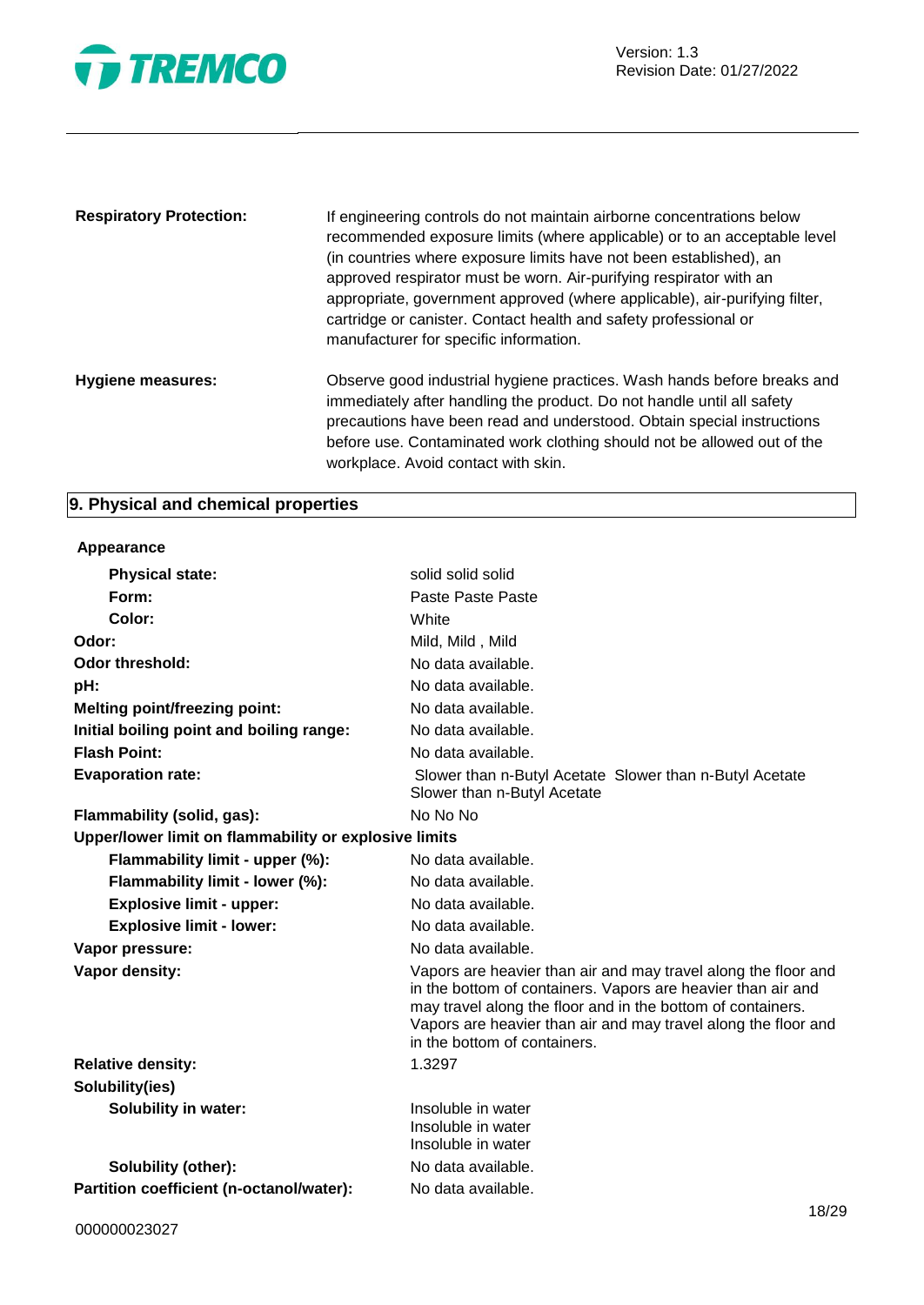

| Auto-ignition temperature:                              | No data available.                                                                                                                                                                                                                                                                                                                                                                                                                                             |  |
|---------------------------------------------------------|----------------------------------------------------------------------------------------------------------------------------------------------------------------------------------------------------------------------------------------------------------------------------------------------------------------------------------------------------------------------------------------------------------------------------------------------------------------|--|
| <b>Decomposition temperature:</b>                       | No data available.                                                                                                                                                                                                                                                                                                                                                                                                                                             |  |
| <b>Viscosity:</b><br>No data available.                 |                                                                                                                                                                                                                                                                                                                                                                                                                                                                |  |
| 10. Stability and reactivity                            |                                                                                                                                                                                                                                                                                                                                                                                                                                                                |  |
| <b>Reactivity:</b>                                      | No data available.                                                                                                                                                                                                                                                                                                                                                                                                                                             |  |
| <b>Chemical Stability:</b>                              | Material is stable under normal conditions.                                                                                                                                                                                                                                                                                                                                                                                                                    |  |
| <b>Possibility of hazardous</b><br>reactions:           | No data available.                                                                                                                                                                                                                                                                                                                                                                                                                                             |  |
| <b>Conditions to avoid:</b>                             | Avoid heat or contamination.                                                                                                                                                                                                                                                                                                                                                                                                                                   |  |
| <b>Incompatible Materials:</b>                          | Alcohols. Amines. Strong acids. Avoid contact with oxidizing agents (e.g.<br>nitric acid, peroxides and chromates). Strong bases. Water, moisture.<br>Alcohols. Amines. Strong acids. Avoid contact with oxidizing agents (e.g.<br>nitric acid, peroxides and chromates). Strong bases. Water, moisture.<br>Alcohols. Amines. Strong acids. Avoid contact with oxidizing agents (e.g.<br>nitric acid, peroxides and chromates). Strong bases. Water, moisture. |  |
| <b>Hazardous Decomposition</b><br><b>Products:</b>      | Thermal decomposition or combustion may liberate carbon oxides and<br>other toxic gases or vapors.                                                                                                                                                                                                                                                                                                                                                             |  |
| 11. Toxicological information                           |                                                                                                                                                                                                                                                                                                                                                                                                                                                                |  |
| Information on likely routes of exposure<br>Inhalation: | In high concentrations, vapors, fumes or mists may irritate nose, throat and<br>mucus membranes.                                                                                                                                                                                                                                                                                                                                                               |  |
| <b>Skin Contact:</b>                                    | May be harmful in contact with skin. Causes mild skin irritation. May cause<br>an allergic skin reaction.                                                                                                                                                                                                                                                                                                                                                      |  |
| Eye contact:                                            | Eye contact is possible and should be avoided.                                                                                                                                                                                                                                                                                                                                                                                                                 |  |
| Ingestion:                                              | May be ingested by accident. Ingestion may cause irritation and malaise.                                                                                                                                                                                                                                                                                                                                                                                       |  |
|                                                         | Symptoms related to the physical, chemical and toxicological characteristics                                                                                                                                                                                                                                                                                                                                                                                   |  |
| Inhalation:                                             | No data available.                                                                                                                                                                                                                                                                                                                                                                                                                                             |  |
| <b>Skin Contact:</b>                                    | No data available.                                                                                                                                                                                                                                                                                                                                                                                                                                             |  |
| Eye contact:                                            | No data available.                                                                                                                                                                                                                                                                                                                                                                                                                                             |  |
| Ingestion:                                              | No data available.                                                                                                                                                                                                                                                                                                                                                                                                                                             |  |
| Information on toxicological effects                    |                                                                                                                                                                                                                                                                                                                                                                                                                                                                |  |
| Acute toxicity (list all possible routes of exposure)   |                                                                                                                                                                                                                                                                                                                                                                                                                                                                |  |
| Oral<br><b>Product:</b>                                 | ATEmix: 5,050.11 mg/kg                                                                                                                                                                                                                                                                                                                                                                                                                                         |  |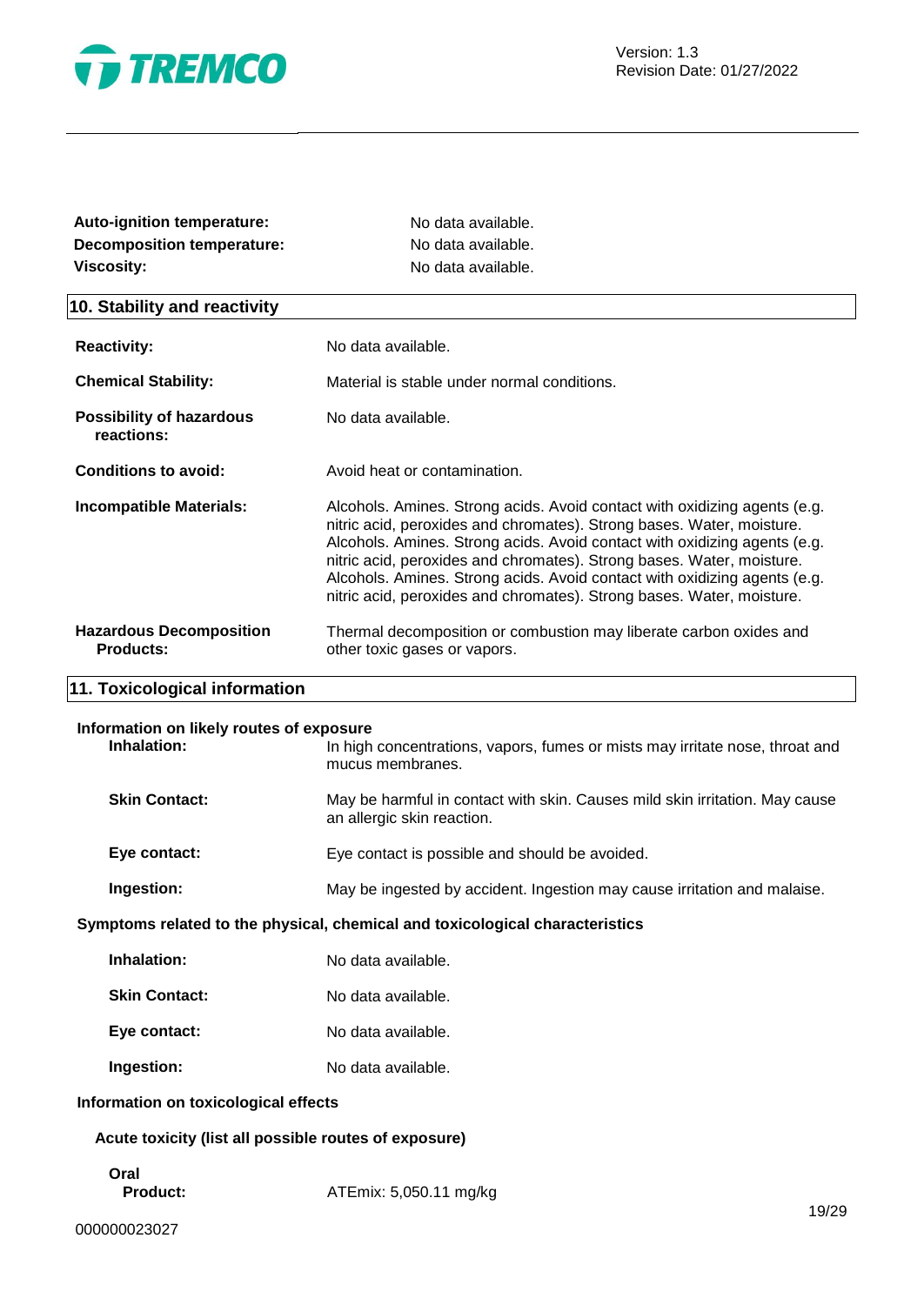

| <b>Dermal</b><br><b>Product:</b>             | ATEmix: 4,332.16 mg/kg                                                         |
|----------------------------------------------|--------------------------------------------------------------------------------|
| <b>Inhalation</b><br><b>Product:</b>         | ATEmix: 26.21 mg/l<br>ATEmix: 4.19 mg/l                                        |
| <b>Repeated dose toxicity</b><br>Product:    | No data available.                                                             |
| <b>Skin Corrosion/Irritation</b><br>Product: | No data available.                                                             |
| Specified substance(s):<br>Calcium carbonate | in vivo (Rabbit): Not irritant, 24 - 72 h                                      |
| Xylene                                       | in vivo (Rat): Slightly irritating, 24 h                                       |
| Titanium dioxide                             | in vivo (Rabbit): Not irritant, 24 h                                           |
| Hydrotreated heavy<br>naphthenic distillate  | in vivo (Rabbit): Category 2, 24 - 72 h                                        |
| Stearic acid                                 | in vivo (Rabbit): Not irritant, 24 - 72 h                                      |
| Aluminum oxide                               | in vivo (Rabbit): Not irritant, 24 - 72 h                                      |
| Dibutyl tin dilaurate                        | In vitro (Human, in vitro reconstituted epidermis model): Not irritant, 15 min |
|                                              |                                                                                |

#### **Serious Eye Damage/Eye Irritation**

| <b>Product:</b><br>Specified substance(s): |                                             | No data available.                    |
|--------------------------------------------|---------------------------------------------|---------------------------------------|
|                                            | Calcium carbonate                           | Rabbit, 24 - 72 hrs: Not irritating   |
|                                            | Xylene                                      | Rabbit, 24 hrs: Moderately irritating |
|                                            | Titanium dioxide                            | Rabbit, 24 hrs: Not irritating        |
|                                            | Ethylbenzene                                | Rabbit, 7 d: Slightly irritating      |
|                                            | Hydrotreated heavy<br>naphthenic distillate | Rabbit, 24 hrs: Not irritating        |
|                                            | Stearic acid                                | Rabbit, 27 - 72 hrs: Not irritating   |
|                                            | Aluminum oxide                              | Rabbit, 24 hrs: Not irritating        |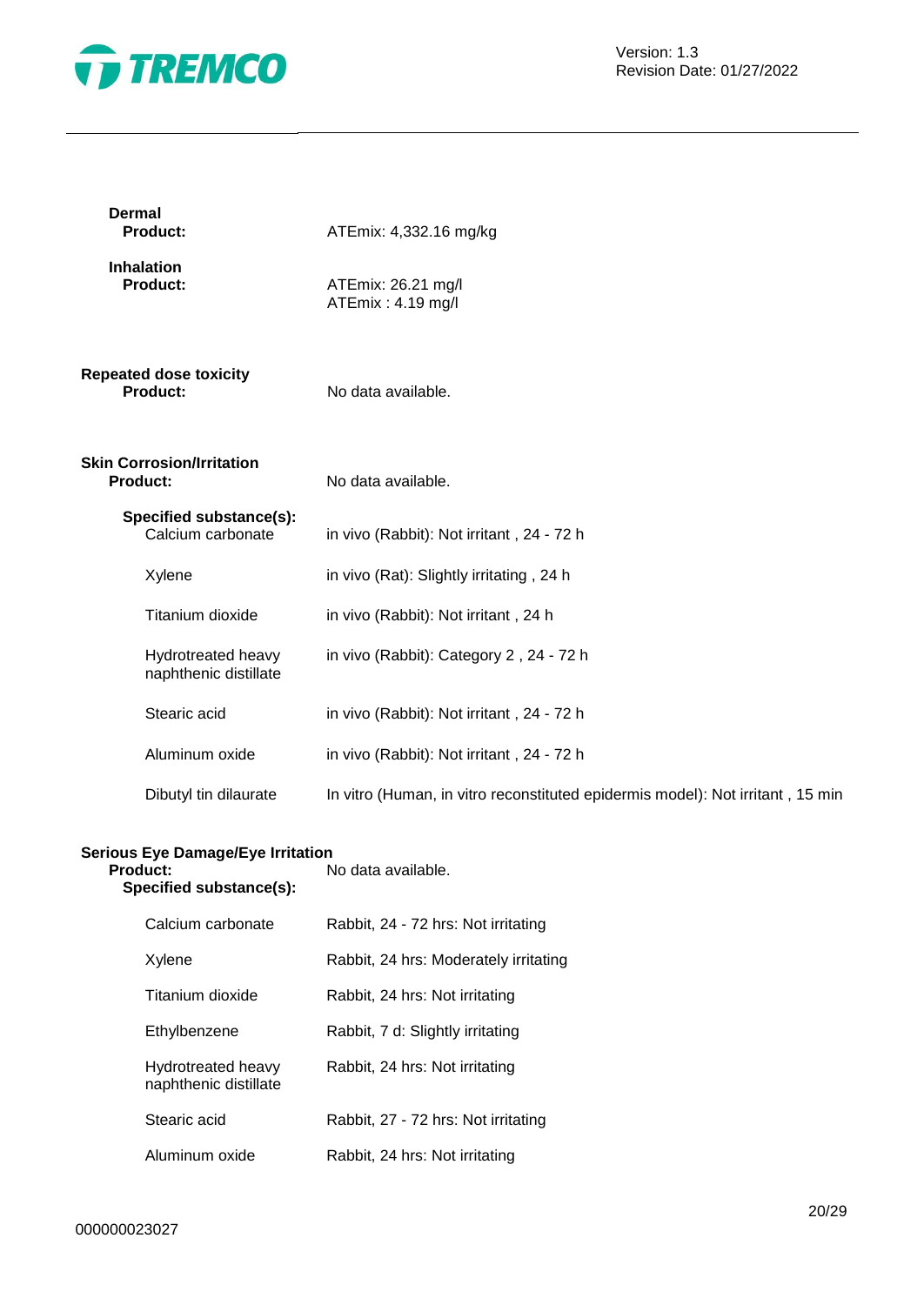

| Dibutyl tin dilaurate                                                                                 | Rabbit, 24 hrs: Highly irritating                                                                                    |
|-------------------------------------------------------------------------------------------------------|----------------------------------------------------------------------------------------------------------------------|
| <b>Respiratory or Skin Sensitization</b><br><b>Product:</b>                                           | May cause allergy or asthma symptoms or breathing difficulties if inhaled.<br>May cause sensitization by inhalation. |
| Carcinogenicity<br><b>Product:</b>                                                                    | Suspected of causing cancer.                                                                                         |
|                                                                                                       | IARC Monographs on the Evaluation of Carcinogenic Risks to Humans:                                                   |
| Titanium dioxide                                                                                      | Overall evaluation: Possibly carcinogenic to humans.                                                                 |
| Ethylbenzene                                                                                          | Overall evaluation: Possibly carcinogenic to humans.                                                                 |
| US. National Toxicology Program (NTP) Report on Carcinogens:<br>No carcinogenic components identified |                                                                                                                      |
| Polyvinyl chloride                                                                                    | US. OSHA Specifically Regulated Substances (29 CFR 1910.1001-1050), as amended:                                      |
|                                                                                                       | Cancer                                                                                                               |
| <b>Germ Cell Mutagenicity</b>                                                                         |                                                                                                                      |
| In vitro<br><b>Product:</b>                                                                           | No data available.                                                                                                   |
| In vivo<br><b>Product:</b>                                                                            | No data available.                                                                                                   |
| <b>Reproductive toxicity</b><br><b>Product:</b>                                                       | May damage fertility or the unborn child.                                                                            |
| <b>Specific Target Organ Toxicity - Single Exposure</b><br><b>Product:</b>                            | No data available                                                                                                    |
| <b>Specific Target Organ Toxicity - Repeated Exposure</b><br><b>Product:</b>                          | No data available.                                                                                                   |
| <b>Aspiration Hazard</b><br><b>Product:</b>                                                           | No data available.                                                                                                   |
| Other effects:                                                                                        | No data available.                                                                                                   |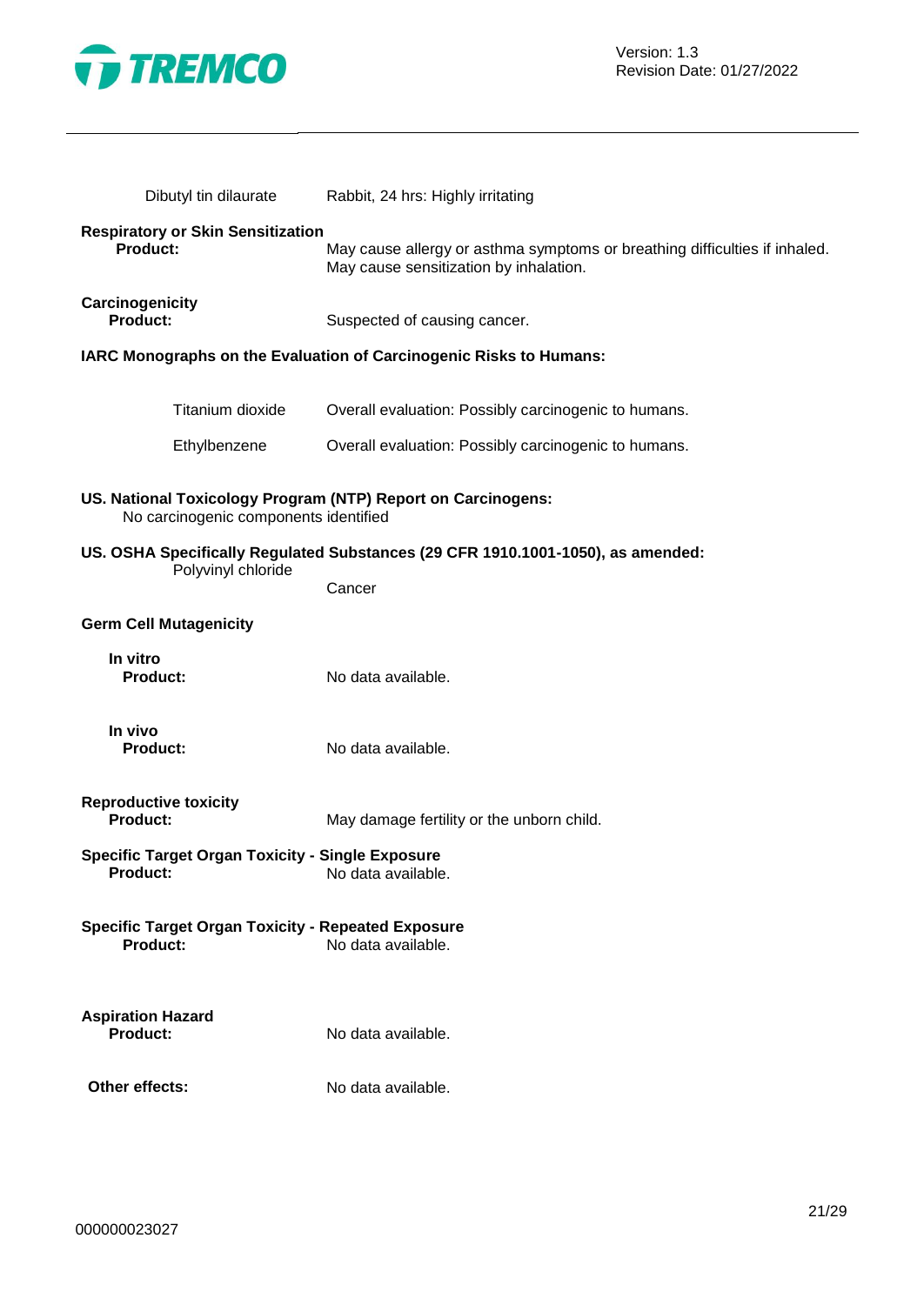

# **12. Ecological information**

#### **Ecotoxicity:**

#### **Acute hazards to the aquatic environment:**

| Fish<br><b>Product:</b>                         | No data available.                                                                                                                                                                                                                                                                                                                                                                                                |
|-------------------------------------------------|-------------------------------------------------------------------------------------------------------------------------------------------------------------------------------------------------------------------------------------------------------------------------------------------------------------------------------------------------------------------------------------------------------------------|
| Specified substance(s):<br>Xylene               | LC 50 (Fathead minnow (Pimephales promelas), 96 h): 13.41 mg/l Mortality                                                                                                                                                                                                                                                                                                                                          |
| Titanium dioxide                                | LC 50 (Pimephales promelas, 96 h): 8.2 mg/l Read-across from supporting<br>substance (structural analogue or surrogate), Supporting study                                                                                                                                                                                                                                                                         |
| Diisodecyl phthalate                            | LC 50 (Fathead minnow (Pimephales promelas), 96 h): > 0.47 mg/l Mortality                                                                                                                                                                                                                                                                                                                                         |
| Ethylbenzene                                    | LC 50 (Oncorhynchus mykiss, 96 h): 4.2 mg/l Experimental result, Key study                                                                                                                                                                                                                                                                                                                                        |
| Isophorone Diisocyanate                         | LC 50 (Cyprinus carpio, 96 h): > 208 mg/l Experimental result, Key study                                                                                                                                                                                                                                                                                                                                          |
| Hydrotreated heavy<br>naphthenic distillate     | LL 50 (Pimephales promelas, 96 h): > 100 mg/l Experimental result, Key<br>study                                                                                                                                                                                                                                                                                                                                   |
| Aluminum oxide                                  | LC 50 (Pimephales promelas, 96 h): 1.16 mg/l Experimental result, Weight<br>of Evidence study                                                                                                                                                                                                                                                                                                                     |
| lodopropynyl<br>butylcarbamate                  | LC 50 (Rainbow trout, donaldson trout (Oncorhynchus mykiss), 96 h): 0.05 -<br>0.089 mg/l Mortality                                                                                                                                                                                                                                                                                                                |
| <b>Aquatic Invertebrates</b><br><b>Product:</b> | No data available.                                                                                                                                                                                                                                                                                                                                                                                                |
| Specified substance(s):<br>Titanium dioxide     | EC 50 (Water flea (Daphnia magna), 48 h): $> 1,000$ mg/l Intoxication                                                                                                                                                                                                                                                                                                                                             |
| Diisodecyl phthalate                            | EC 50 (Opossum shrimp (Americamysis bahia), 96 h): > 0.08 mg/l Mortality                                                                                                                                                                                                                                                                                                                                          |
| Ethylbenzene                                    | EC 50 (Daphnia magna, 48 h): 1.8 - 2.4 mg/l Experimental result, Key study                                                                                                                                                                                                                                                                                                                                        |
| Isophorone Diisocyanate                         | EC 50 (Daphnia magna, 48 h): 27 mg/l Experimental result, Key study                                                                                                                                                                                                                                                                                                                                               |
| Hydrotreated heavy<br>naphthenic distillate     | LL 50 (Gammarus pulex, 72 h): > 10,000 mg/l Experimental result, Key<br>study<br>LL 50 (Gammarus pulex, 96 h): > 10,000 mg/l Experimental result, Key<br>study<br>LL 50 (Gammarus pulex, 48 h): > 10,000 mg/l Experimental result, Key<br>study<br>NOAEL (Daphnia magna, 48 h): >= 10,000 mg/l Experimental result, Key<br>study<br>LL 50 (Gammarus pulex, 24 h): > 10,000 mg/l Experimental result, Key<br>study |
| Stearic acid                                    | EC 50 (Daphnia magna, 48 h): > 4.8 mg/l Read-across based on grouping of<br>substances (category approach), Weight of Evidence study                                                                                                                                                                                                                                                                              |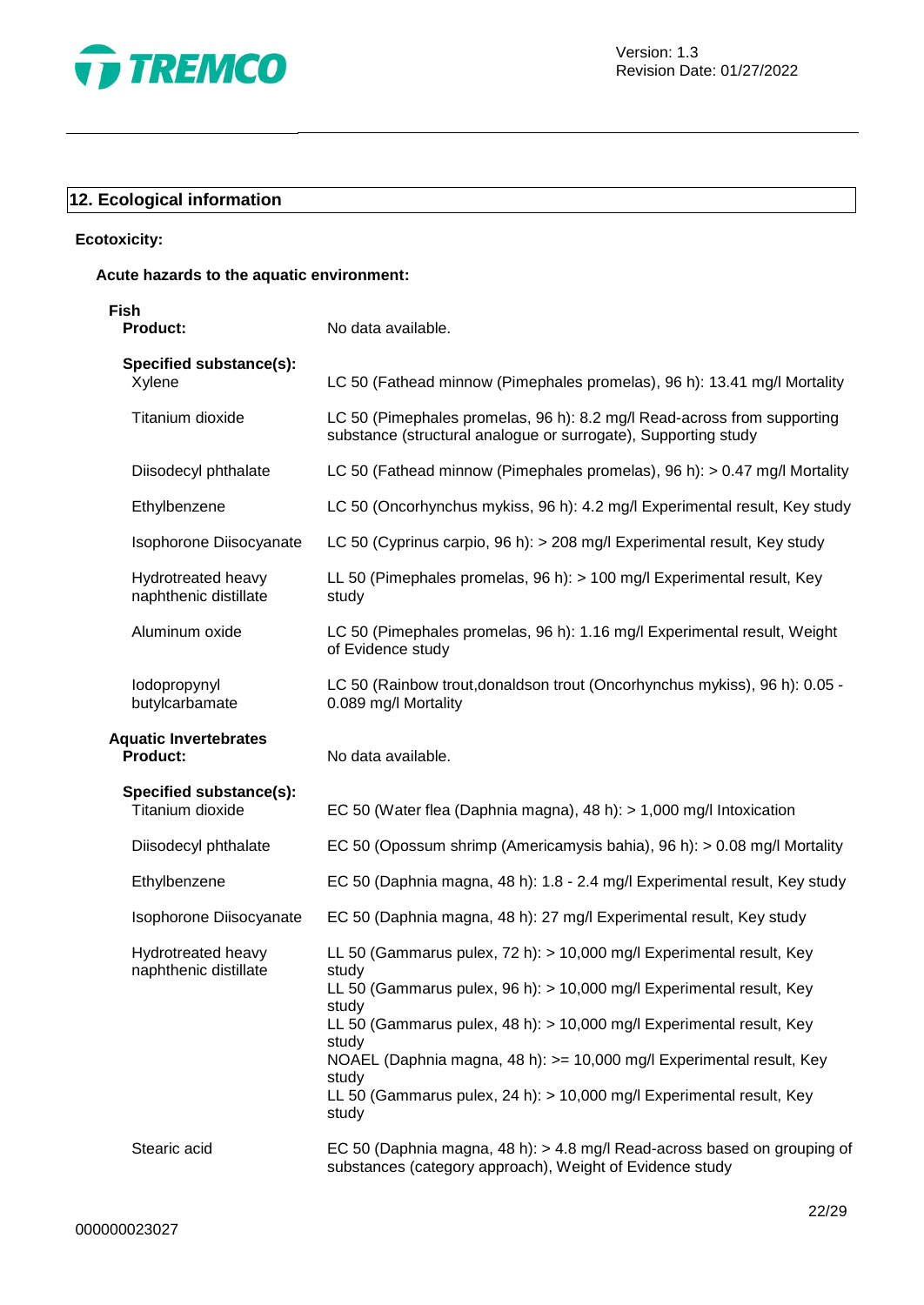

| Aluminum oxide        | EC 50 (Ceriodaphnia dubia, 48 h): 1.5 mg/l Experimental result, Weight of<br>Evidence study                                                    |
|-----------------------|------------------------------------------------------------------------------------------------------------------------------------------------|
| Dibutyl tin dilaurate | EC 50 (Water flea (Daphnia magna), 24 h): 0.66 mg/l Intoxication<br>EC 50 (Daphnia magna, 48 h): 1.7 - 3.4 mg/l Experimental result, Key study |

#### **Chronic hazards to the aquatic environment:**

| Fish<br><b>Product:</b>                                                | No data available.                                                                                                                                                                                                                                                                                                                                                                                 |
|------------------------------------------------------------------------|----------------------------------------------------------------------------------------------------------------------------------------------------------------------------------------------------------------------------------------------------------------------------------------------------------------------------------------------------------------------------------------------------|
| Specified substance(s):<br>Hydrotreated heavy<br>naphthenic distillate | NOAEL (Oncorhynchus mykiss): >= 1,000 mg/l QSAR QSAR, Supporting<br>study                                                                                                                                                                                                                                                                                                                          |
| <b>Aquatic Invertebrates</b><br><b>Product:</b>                        | No data available.                                                                                                                                                                                                                                                                                                                                                                                 |
| Specified substance(s):<br>Ethylbenzene                                | NOAEL (Ceriodaphnia dubia): 1 mg/l Other, Key study                                                                                                                                                                                                                                                                                                                                                |
| Isophorone Diisocyanate                                                | NOAEL (Daphnia magna): 3 mg/l Read-across from supporting substance<br>(structural analogue or surrogate), Key study                                                                                                                                                                                                                                                                               |
| Hydrotreated heavy<br>naphthenic distillate                            | NOAEL (Daphnia magna): >= 1,000 mg/l Experimental result, Supporting<br>study<br>NOAEL (Daphnia magna): >= 1,000 mg/l Experimental result, Supporting<br>study<br>NOAEL (Daphnia magna): >= 1 mg/l Experimental result, Supporting study<br>EC 50 (Daphnia magna): > 1,000 mg/l Experimental result, Supporting study<br>EC 50 (Daphnia magna): > 1,000 mg/l Experimental result, Supporting study |
| Aluminum oxide                                                         | NOAEL (Daphnia magna): 1.89 mg/l Experimental result, Weight of<br>Evidence study                                                                                                                                                                                                                                                                                                                  |
| <b>Toxicity to Aquatic Plants</b><br><b>Product:</b>                   | No data available.                                                                                                                                                                                                                                                                                                                                                                                 |
| sistence and Degradability                                             |                                                                                                                                                                                                                                                                                                                                                                                                    |

# **Pers**

| <b>Biodegradation</b><br><b>Product:</b>    | No data available.                                                                                                                                                                                                                                                                                                                                |
|---------------------------------------------|---------------------------------------------------------------------------------------------------------------------------------------------------------------------------------------------------------------------------------------------------------------------------------------------------------------------------------------------------|
| Specified substance(s):<br>Ethylbenzene     | 70 - 80 % (28 d) Detected in water. Experimental result, Key study                                                                                                                                                                                                                                                                                |
| Isophorone Diisocyanate                     | > 0 % (28 d) Detected in water. Experimental result, Key study                                                                                                                                                                                                                                                                                    |
| Hydrotreated heavy<br>naphthenic distillate | 2 - 4 % (28 d) Detected in water. Experimental result, Supporting study<br>2 - 8 % (28 d) Detected in water. Experimental result, Supporting study<br>31 % (28 d) Detected in water. Read-across based on grouping of<br>substances (category approach), Supporting study<br>31 % (28 d) Detected in water. Experimental result, Supporting study |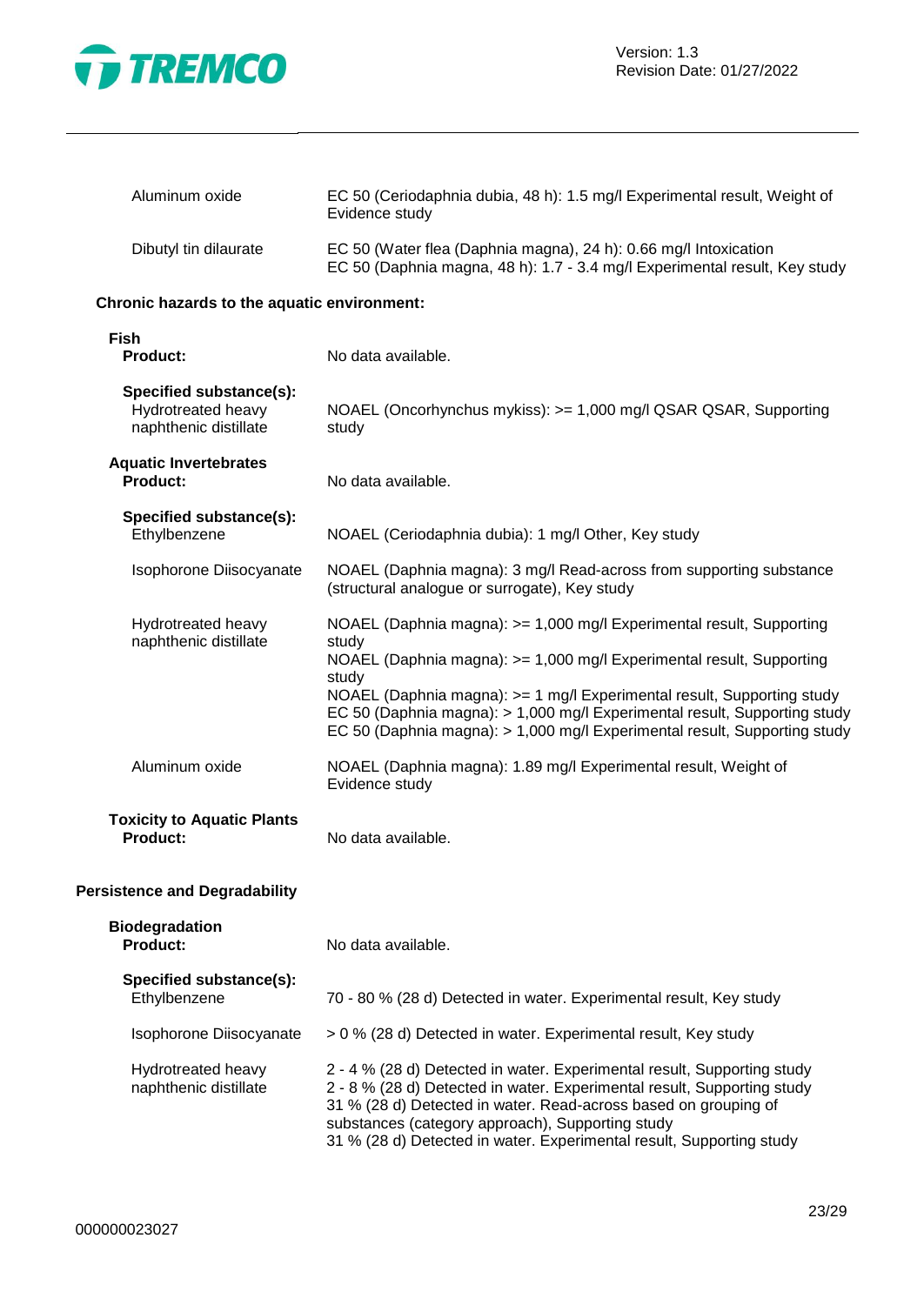

| Dibutyl tin dilaurate                                                                       | 23 % (39 d) Detected in water. Experimental result, Key study                                                                                                                                                                                                                                                                                                               |
|---------------------------------------------------------------------------------------------|-----------------------------------------------------------------------------------------------------------------------------------------------------------------------------------------------------------------------------------------------------------------------------------------------------------------------------------------------------------------------------|
| <b>BOD/COD Ratio</b><br><b>Product:</b>                                                     | No data available.                                                                                                                                                                                                                                                                                                                                                          |
| <b>Bioaccumulative potential</b><br><b>Bioconcentration Factor (BCF)</b><br><b>Product:</b> | No data available.                                                                                                                                                                                                                                                                                                                                                          |
| Specified substance(s):<br>Xylene                                                           | Oncorhynchus mykiss, Aquatic sediment Experimental result, Key study<br>Oncorhynchus mykiss, Aquatic sediment Experimental result, Key study<br>Oncorhynchus mykiss, Aquatic sediment Experimental result, Key study                                                                                                                                                        |
| Ethylbenzene                                                                                | Selenastrum capricornutum, Aquatic sediment Other, Supporting study<br>Carassius auratus, Aquatic sediment Other, Supporting study<br>Crassostrea virginica; Mytilus edulis; Tapes semidecussata, Aquatic<br>sediment Other, Supporting study<br>Oncorhynchus kisutch, Aquatic sediment Other, Key study<br>Platichthys stellatus, Aquatic sediment Other, Supporting study |
| Isophorone Diisocyanate                                                                     | Aquatic sediment QSAR, Not specified<br>Aquatic sediment QSAR, Not specified                                                                                                                                                                                                                                                                                                |
| Partition Coefficient n-octanol / water (log Kow)<br><b>Product:</b>                        | No data available.                                                                                                                                                                                                                                                                                                                                                          |
| Specified substance(s):<br>Xylene                                                           | Log Kow: 2.77 - 3.15 No Not specified, Not specified                                                                                                                                                                                                                                                                                                                        |
| Diisodecyl phthalate                                                                        | Log Kow: 10.36                                                                                                                                                                                                                                                                                                                                                              |
| Ethylbenzene                                                                                | Log Kow: 3.15<br>Log Kow: 3.13 - 3.14 No Other, Supporting study                                                                                                                                                                                                                                                                                                            |
| Isophorone Diisocyanate                                                                     | Log Kow: 4.75                                                                                                                                                                                                                                                                                                                                                               |
| Stearic acid                                                                                | Log Kow: 8.23                                                                                                                                                                                                                                                                                                                                                               |
| Dibutyl tin dilaurate                                                                       | Log Kow: 3.12                                                                                                                                                                                                                                                                                                                                                               |
| <b>Mobility in soil:</b>                                                                    | No data available.                                                                                                                                                                                                                                                                                                                                                          |
| Other adverse effects:                                                                      | Harmful to aquatic life with long lasting effects.                                                                                                                                                                                                                                                                                                                          |
| 13. Disposal considerations                                                                 |                                                                                                                                                                                                                                                                                                                                                                             |
| <b>Disposal methods:</b>                                                                    | Dispose of waste at an appropriate treatment and disposal facility in<br>accordance with applicable laws and regulations, and product<br>characteristics at time of disposal.                                                                                                                                                                                               |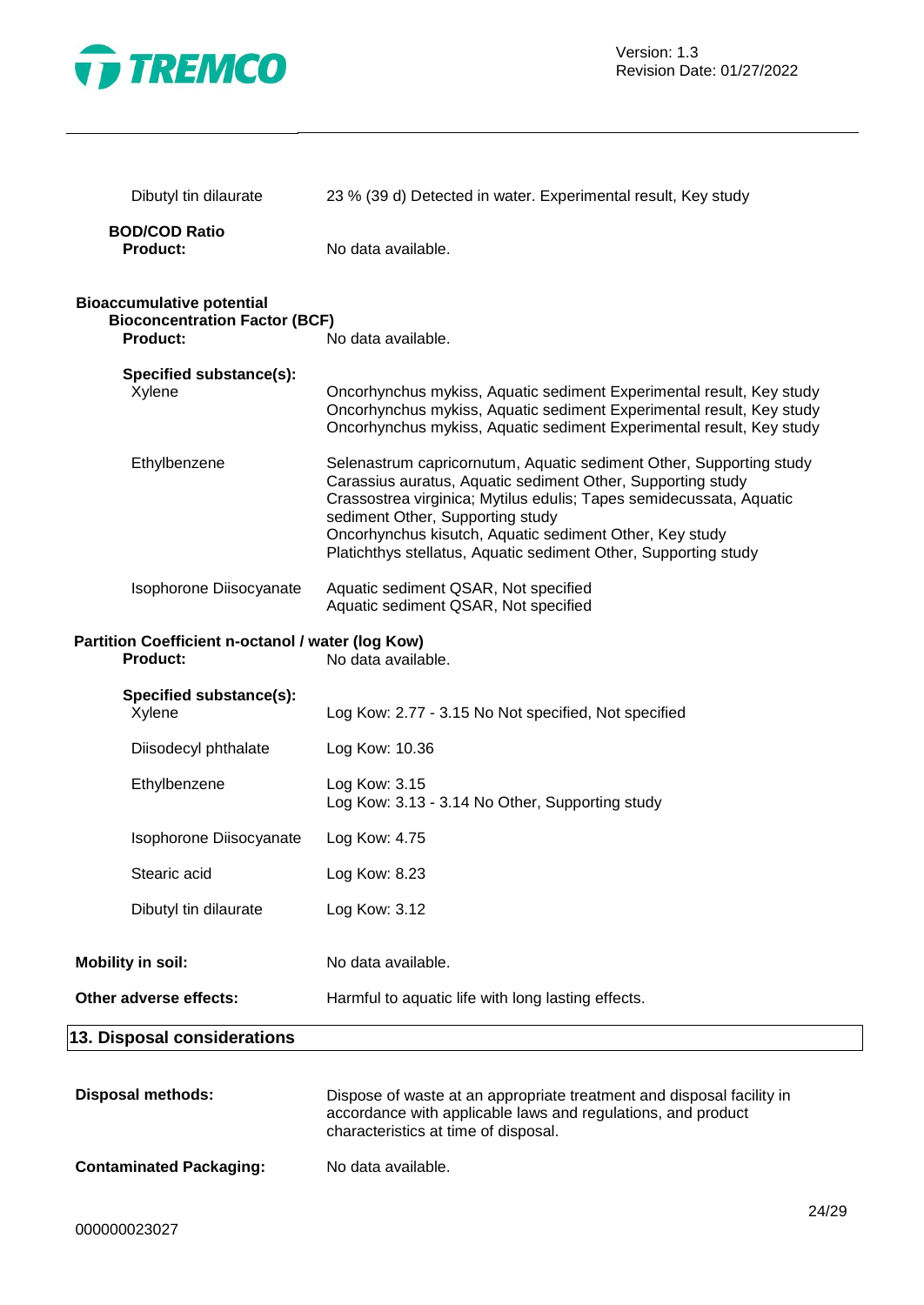

#### **14. Transport information**

#### **TDG:**

Not Regulated

#### **CFR / DOT:**

Not Regulated

#### **IMDG:**

Not Regulated

#### **Further Information:**

The above shipping description may not be accurate for all container sizes and all modes of transportation. Please refer to Bill of Lading.

#### **15. Regulatory information**

#### **US Federal Regulations**

## **TSCA Section 12(b) Export Notification (40 CFR 707, Subpt. D)**

None present or none present in regulated quantities.

#### **US. Toxic Substances Control Act (TSCA) Section 5(a)(2) Final Significant New Use Rules (SNURs) (40 CFR 721, Subpt E)**

None present or none present in regulated quantities.

#### **US. OSHA Specifically Regulated Substances (29 CFR 1910.1001-1050), as amended**

| <b>Chemical Identity</b><br>Polyvinyl chloride | OSHA hazard(s)<br>Blood<br>Liver<br>Cancer<br>Flammability<br>Central nervous system                                   |
|------------------------------------------------|------------------------------------------------------------------------------------------------------------------------|
| Crystalline Silica<br>(Quartz)/ Silica Sand    | kidney effects<br>lung effects<br>immune system effects<br>Cancer                                                      |
| Benzene                                        | Blood<br>respiratory tract irritation<br>Central nervous system<br>Flammability<br>Cancer<br>Skin<br>Aspiration<br>Eye |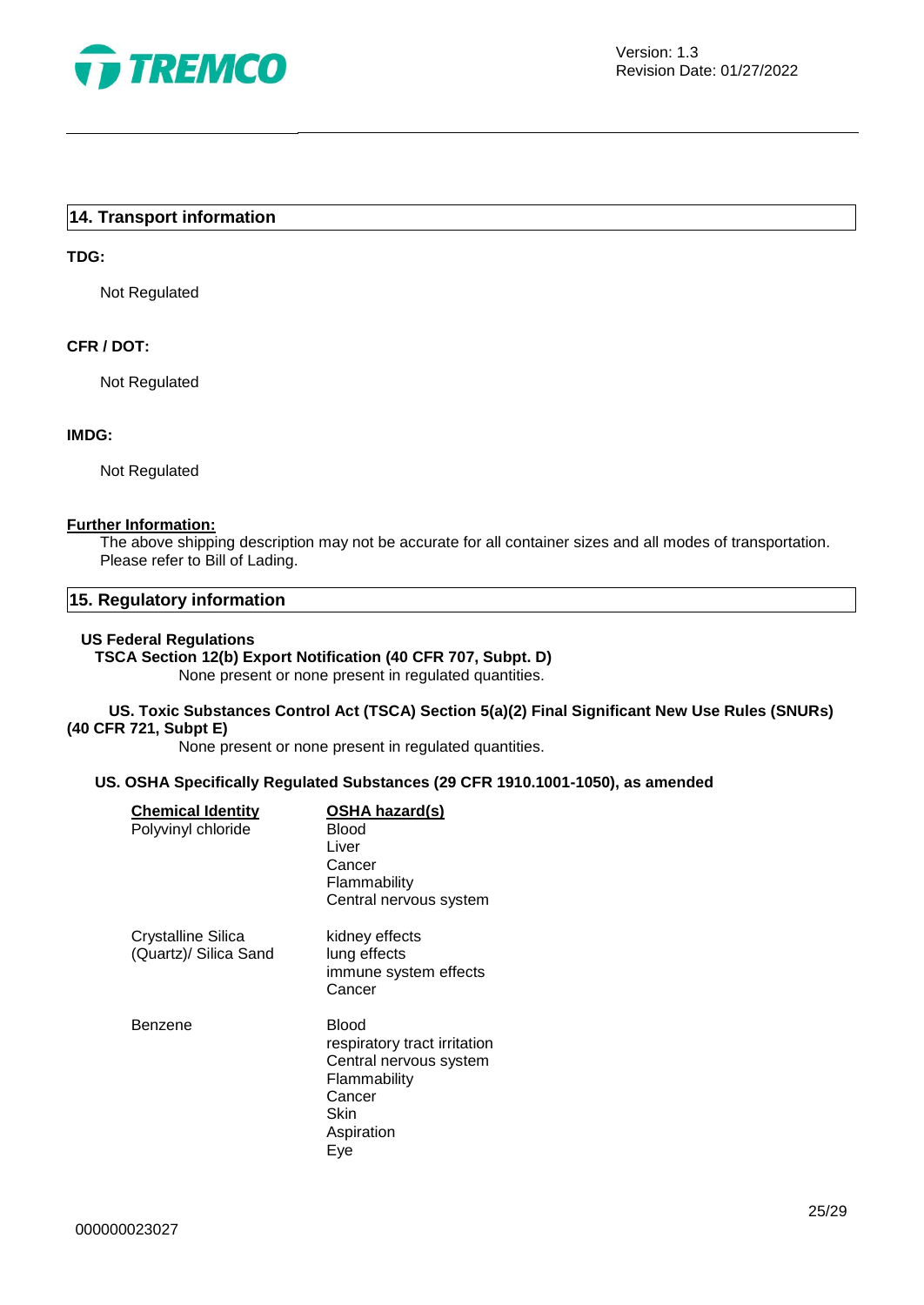

#### **CERCLA Hazardous Substance List (40 CFR 302.4):**

| <b>Chemical Identity</b> | Reportable quantity |
|--------------------------|---------------------|
| Xylene                   | $100$ lbs.          |
| Ethylbenzene             | 1000 lbs.           |
| Toluene                  | 1000 lbs.           |
| Methanol                 | 5000 lbs.           |
| <b>Benzene</b>           | $10$ lbs.           |

**Superfund Amendments and Reauthorization Act of 1986 (SARA)**

#### **Hazard categories**

Immediate (Acute) Health Hazards Delayed (Chronic) Health Hazard Acute toxicity (any route or exposure) Respiratory or Skin Sensitization **Carcinogenicity** Reproductive toxicity

#### **US. EPCRA (SARA Title III) Section 304 Extremely Hazardous Substances Reporting Quantities and the Comprehensive Environmental Response, Compensation, and Liability Act (CERCLA) Hazardous Substances**

Not regulated.

#### **US. EPCRA (SARA Title III Section 313 Toxic Chemical Release Inventory (TRI) Reporting**

| <b>Chemical Identity</b> | % by weight |  |  |
|--------------------------|-------------|--|--|
| Xylene                   | %           |  |  |
| Ethylbenzene             | $\%$        |  |  |

**Clean Air Act (CAA) Section 112(r) Accidental Release Prevention (40 CFR 68.130)** None present or none present in regulated quantities.

#### **Clean Water Act Section 311 Hazardous Substances (40 CFR 117.3)**

| <b>Chemical Identity</b> | Reportable quantity       |
|--------------------------|---------------------------|
| Xylene                   | Reportable quantity: lbs. |

#### **US State Regulations**

**US. California Proposition 65**



#### **WARNING**

Cancer and Reproductive Harm - www.P65Warnings.ca.gov

**US. New Jersey Worker and Community Right-to-Know Act**

#### **Chemical Identity**

Calcium carbonate Polyvinyl chloride Calcium Carbonate (Limestone) Xylene Titanium dioxide Calcium oxide Ethylbenzene Hydrotreated heavy naphthenic distillate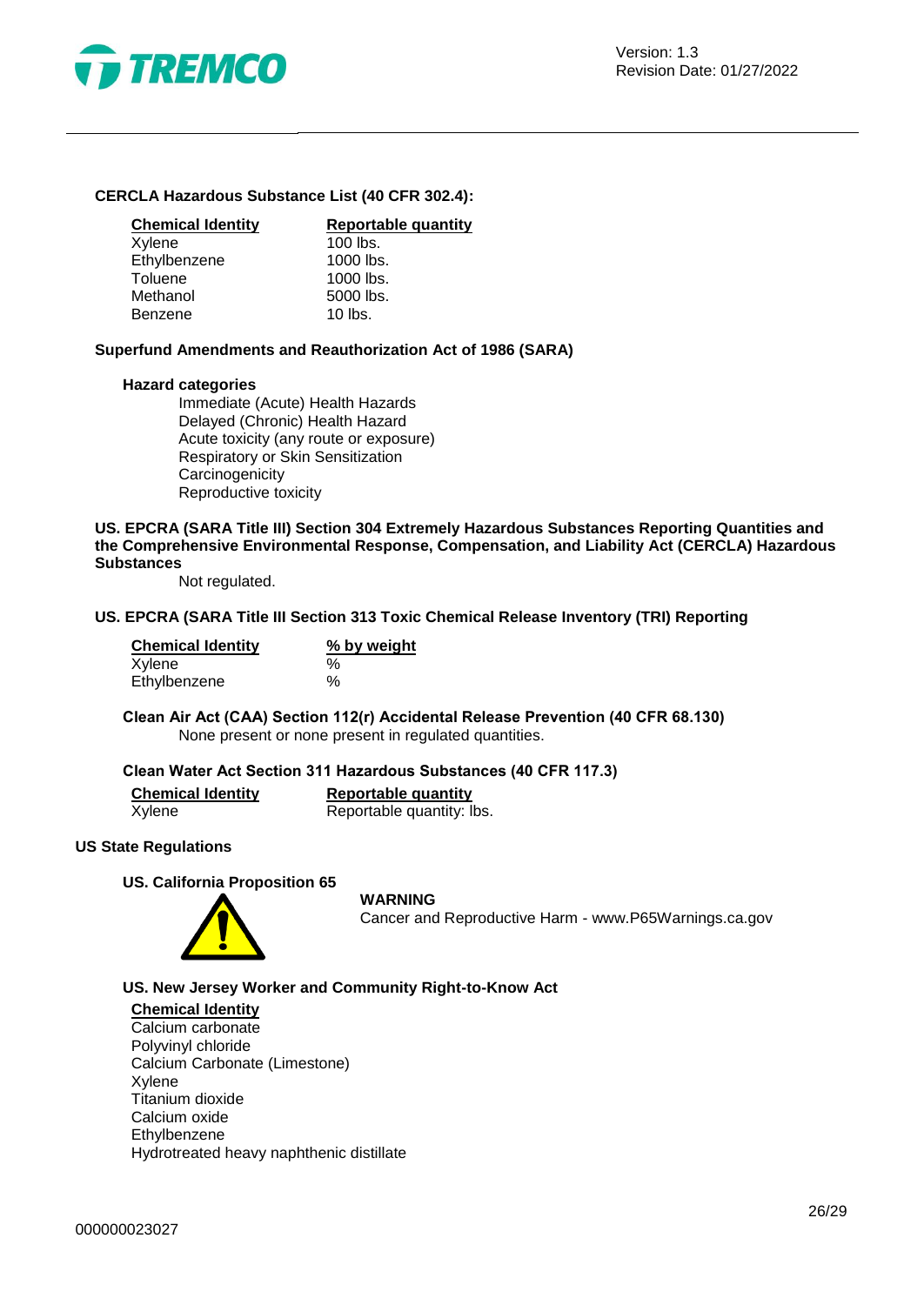

## **US. Massachusetts RTK - Substance List**

### **Chemical Identity**

Calcium carbonate Calcium Carbonate (Limestone) Xylene Titanium dioxide Isophorone Diisocyanate Crystalline Silica (Quartz)/ Silica Sand

#### **US. Pennsylvania RTK - Hazardous Substances**

#### **Chemical Identity**

Calcium carbonate Calcium Carbonate (Limestone) Xylene Titanium dioxide Calcium oxide

#### **US. Rhode Island RTK**

#### **Chemical Identity**

Calcium carbonate Polyvinyl chloride Calcium Carbonate (Limestone) Xylene Titanium dioxide

#### **International regulations**

#### **Montreal protocol**

Not applicable

#### **Stockholm convention**

Not applicable

#### **Rotterdam convention**

Not applicable

#### **Kyoto protocol**

Not applicable

#### **VOC:**

| Regulatory VOC (less water and<br>exempt solvent) |  | $\therefore$ 39 g/l |
|---------------------------------------------------|--|---------------------|
| VOC Method 310                                    |  | $\therefore$ 2.94 % |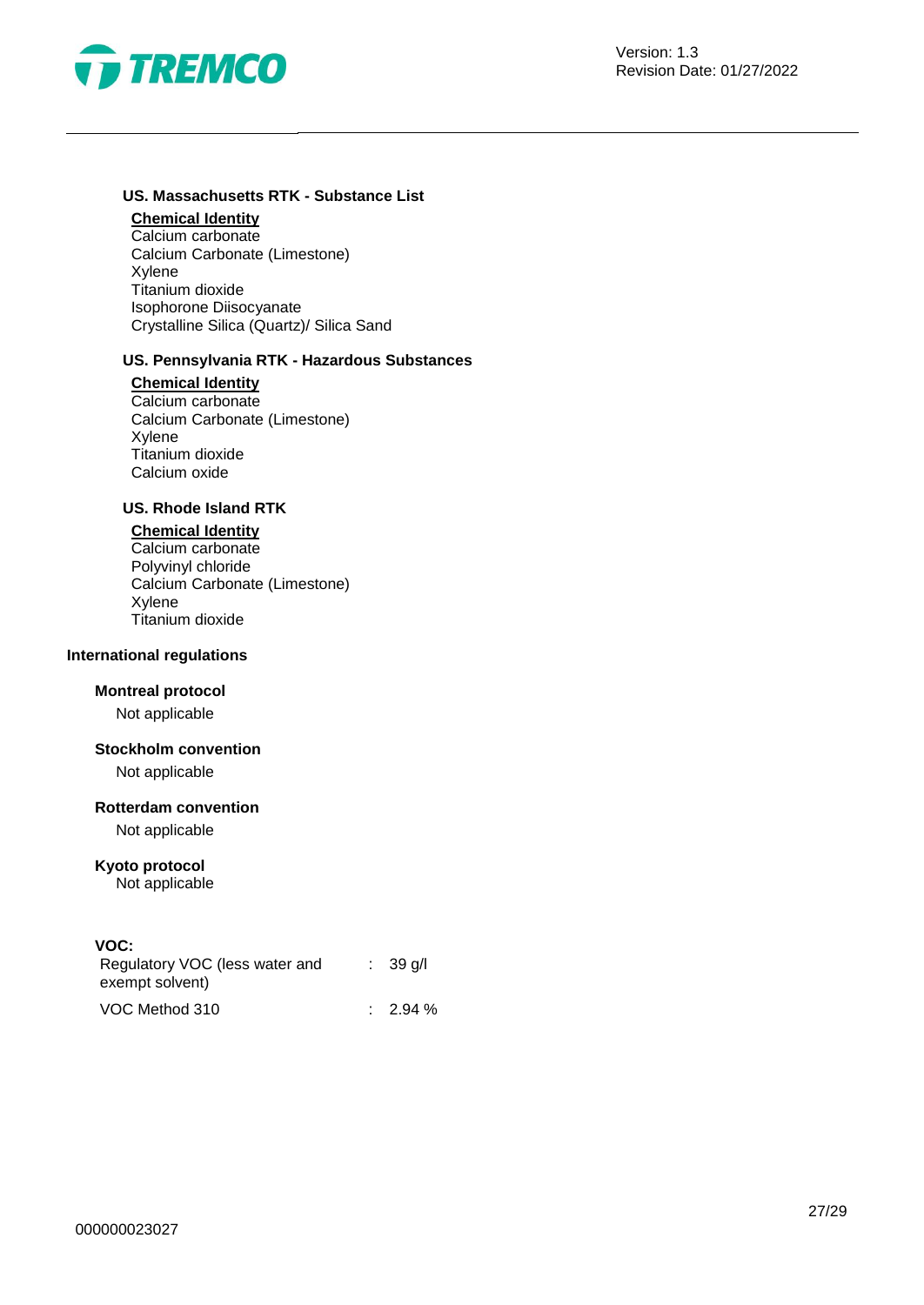

Version: 1.3 Revision Date: 01/27/2022

| <b>Inventory Status:</b>                    |                                                                                              |
|---------------------------------------------|----------------------------------------------------------------------------------------------|
| Australia AICS:                             | One or more components in this<br>product are not listed on or exempt<br>from the Inventory. |
| Canada DSL Inventory List:                  | All components in this product are<br>listed on or exempt from the<br>Inventory.             |
| EINECS, ELINCS or NLP:                      | One or more components in this<br>product are not listed on or exempt<br>from the Inventory. |
| Japan (ENCS) List:                          | One or more components in this<br>product are not listed on or exempt<br>from the Inventory. |
| China Inv. Existing Chemical<br>Substances: | One or more components in this<br>product are not listed on or exempt<br>from the Inventory. |
| Korea Existing Chemicals Inv. (KECI):       | One or more components in this<br>product are not listed on or exempt<br>from the Inventory. |
| Canada NDSL Inventory:                      | One or more components in this<br>product are not listed on or exempt<br>from the Inventory. |
| Philippines PICCS:                          | One or more components in this<br>product are not listed on or exempt<br>from the Inventory. |
| US TSCA Inventory:                          | All components in this product are<br>listed on or exempt from the<br>Inventory.             |
| New Zealand Inventory of Chemicals:         | One or more components in this<br>product are not listed on or exempt<br>from the Inventory. |
| Japan ISHL Listing:                         | One or more components in this<br>product are not listed on or exempt<br>from the Inventory. |
| Japan Pharmacopoeia Listing:                | One or more components in this<br>product are not listed on or exempt<br>from the Inventory. |
| Mexico INSQ:                                | One or more components in this                                                               |